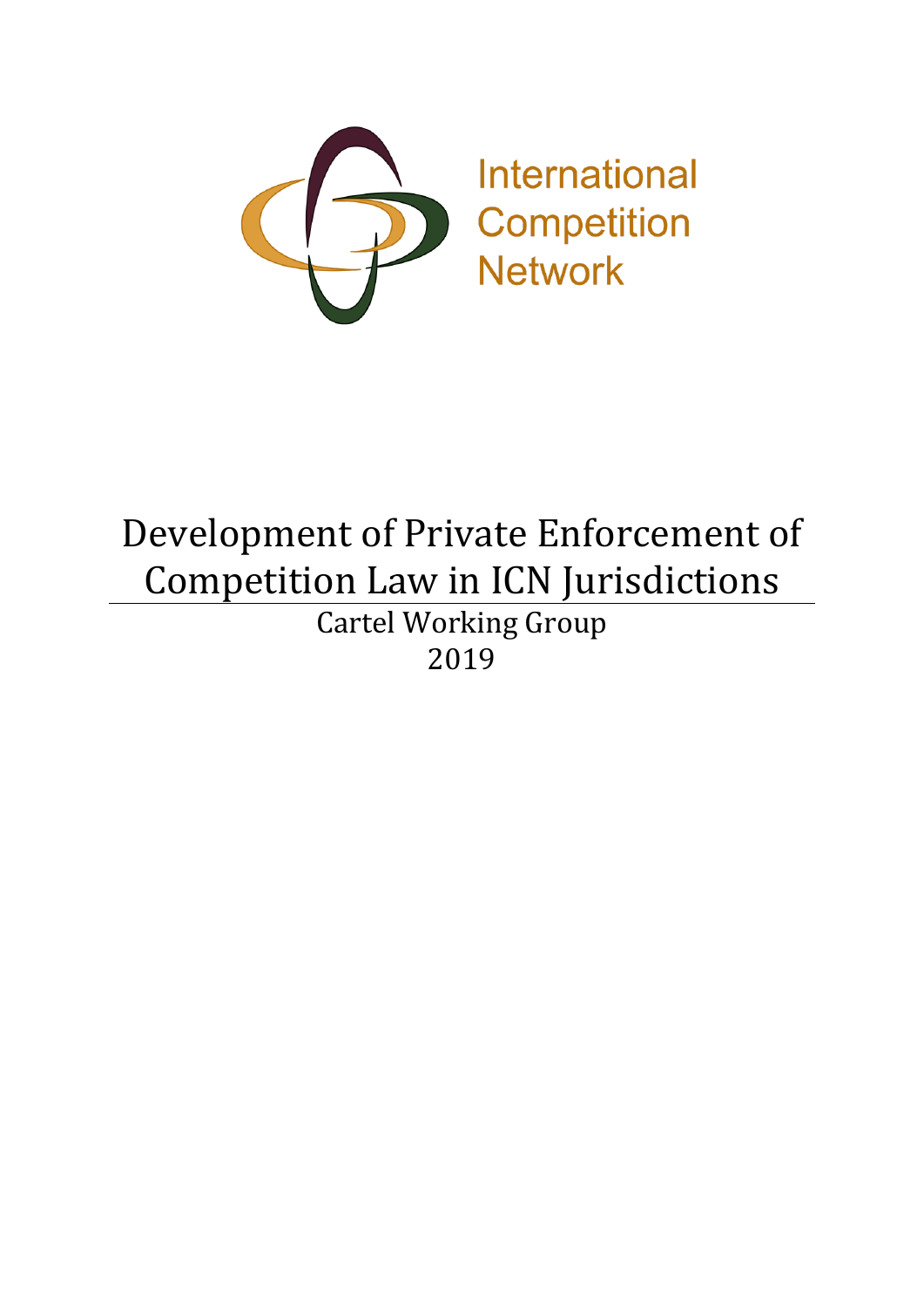# **TABLE OF CONTENTS**

| 1. |      |                                                                                      |  |
|----|------|--------------------------------------------------------------------------------------|--|
| 2. |      | Interplay between public and private enforcement - overview of main principles 3     |  |
|    | 2.1. | Interaction between competition agencies and courts in private enforcement actions 4 |  |
|    |      |                                                                                      |  |
|    |      |                                                                                      |  |
|    |      |                                                                                      |  |
|    |      |                                                                                      |  |
|    |      |                                                                                      |  |
|    | 2.2. |                                                                                      |  |
|    |      |                                                                                      |  |
|    |      |                                                                                      |  |
|    |      |                                                                                      |  |
|    | 2.3. |                                                                                      |  |
| 3. |      |                                                                                      |  |
|    | 3.1. | Institutional preconditions for development of private anti-cartel enforcement 10    |  |
|    | 3.2. |                                                                                      |  |
|    |      |                                                                                      |  |
|    |      |                                                                                      |  |
|    |      |                                                                                      |  |
|    |      |                                                                                      |  |
|    | 3.3. |                                                                                      |  |
|    | 3.4. |                                                                                      |  |
| 4. |      |                                                                                      |  |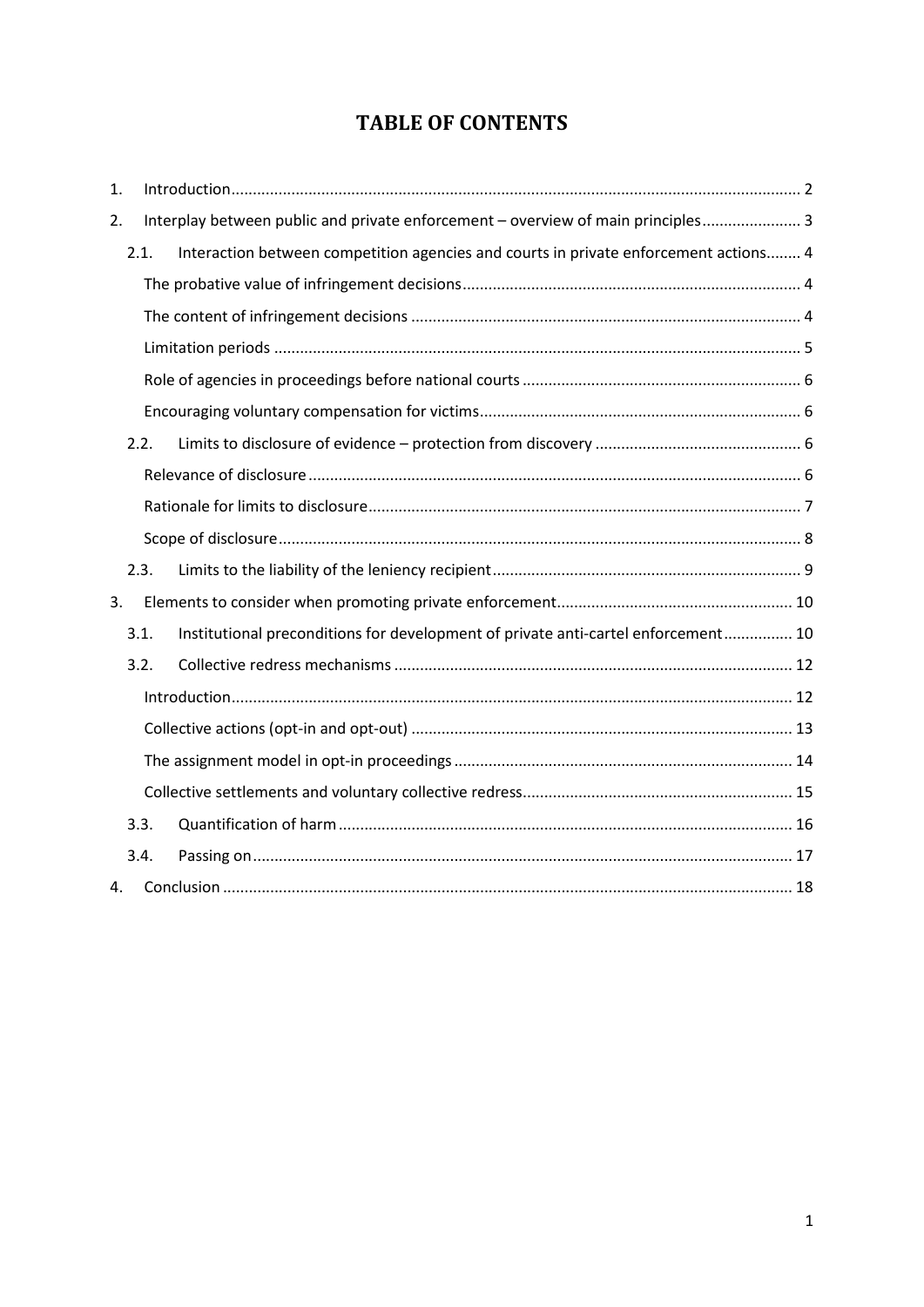# <span id="page-2-0"></span>**1. Introduction**

Public enforcement is a key driver for investigating and sanctioning antitrust infringements in most ICN member jurisdictions. At the same time, addressing the rights of victims of antitrust infringements through private enforcement has become increasingly significant.

Many legal systems seem well equipped to consider private interests in antitrust proceedings before courts or competition agencies. However, the adoption of enforcement mechanisms allowing private parties to effectively seek compensation for antitrust violations, may require a more sophisticated legal framework. One that, for example, removes obstacles for claimants to prove an infringement and establish damages. The challenges are *inter alia* proving an infringement, as well as establishing the loss and causation, and calculating damages.

One of the main purposes of public enforcement is to ensure effective deterrence by detecting breaches of competition laws, adopting infringement decisions and by punishing perpetrators. Private enforcement of competition law can also achieve deterrence, although often through a compensatory rather than a punitive lens. Working unilaterally, or in tandem with public enforcement, it can enable companies and consumers to contribute to antitrust enforcement and to seek compensation for harm caused by anticompetitive behaviour. The role that private enforcement plays in an enforcement system and in particular the balance between private and public enforcement varies by jurisdiction.

When it comes to the private enforcement of competition law, there are different prevailing systems. One system of private enforcement is more compensatory in principle, i.e. the primary goal is to achieve compensation for victims. This requires legislators to adopt laws primarily to remove practical obstacles in bringing actions for damages before national courts. For example, in the EU, this development was facilitated by the adoption of the EU Damages Directive. To strike the right balance between public and private enforcement, the applicable law includes specific rules and safeguards ensuring that competition agencies can continue to effectively enforce competition rules, while victims of antitrust violations can seek compensation.

Another prevailing system, i.e. the US system, promotes both deterrence and compensation by providing for private treble damages actions against cartels. Like in other systems, cartel defendants are jointly and severally liable for damages caused by the entire conspiracy. In major cartel cases, the damages recovered on behalf of US consumers often exceed the fines imposed in the Justice Department's prosecutions. These differences are often attributable to the differing standards of proof in the United States; in criminal cases the government must prove its case to a jury beyond a reasonable doubt while civil claimants only need to meet the lower "preponderance of the evidence" standard. Civil recoveries go to victims. Other jurisdictions have taken different approaches to achieve similar goals, as discussed further in this chapter.

Information collected from ICN member agencies and non-governmental advisors in response to a questionnaire in September 2017-18<sup>1</sup> indicates an upward trend in private antitrust enforcement

<span id="page-2-1"></span><sup>&</sup>lt;sup>1</sup> In the 2017-2018 ICN year, CWG Subgroup 1 launched a wide survey on the "Key elements for an efficient and effective leniency program and its application" with a questionnaire. The aim was to explore how certain policies and circumstances influence the willingness of undertakings to make use of leniency programmes. The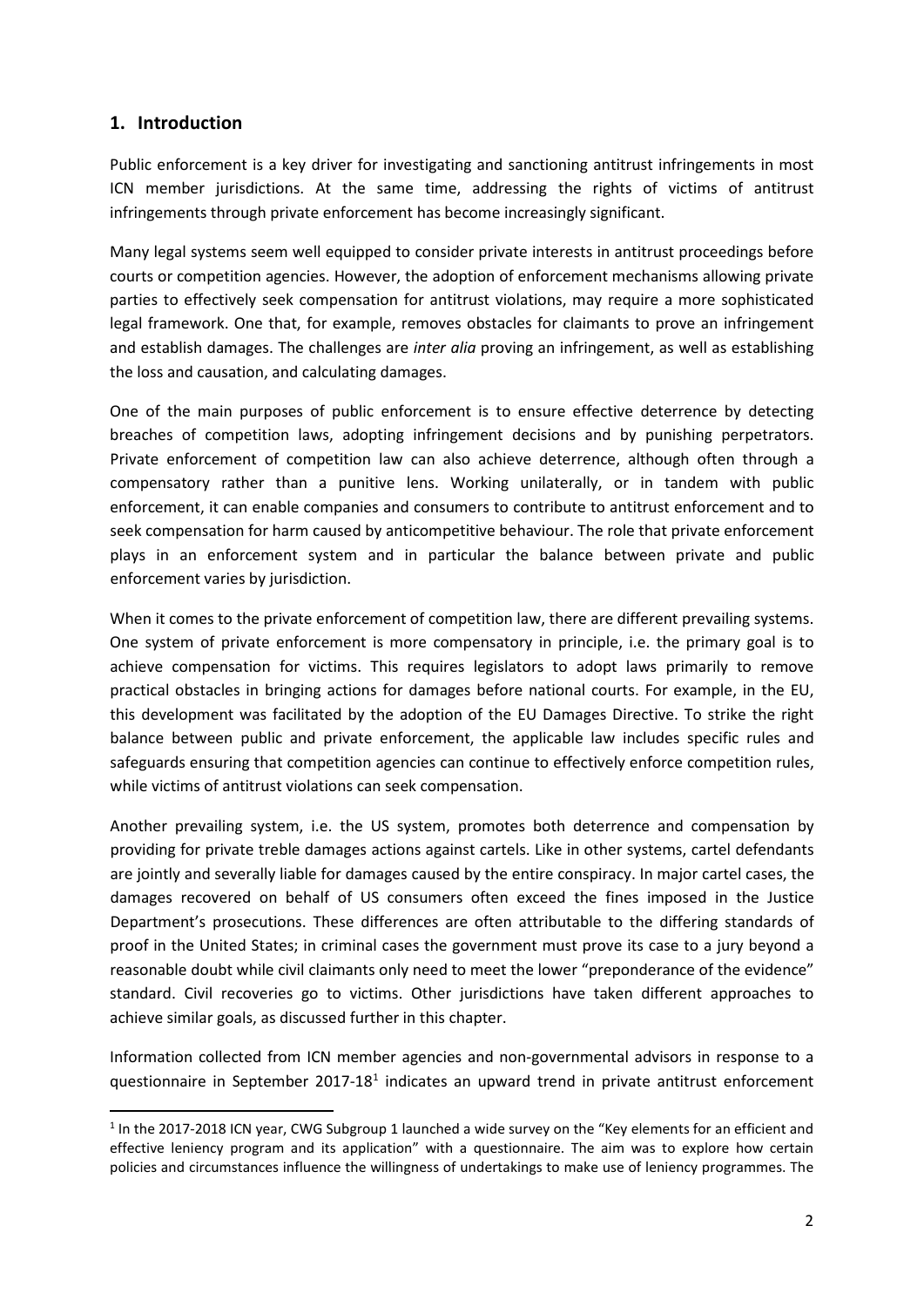across the globe. In their replies to the questionnaire, 31 out of 33 national competition agencies and 41 of 43 non-governmental advisors stated that private enforcement of competition law and private damage claims are possible in their respective jurisdictions. Only a few respondents had statistics on the growth of private damages claims. But of the 72 respondents that recognized private enforcement mechanisms in their jurisdiction, 14 considered it frequent and 33 increasing.

This chapter of the ICN Anti-Cartel Enforcement manual is intended to provide an overview of the different models of private enforcement and the approach to common issues. It allows jurisdictions that may decide to adopt private enforcement mechanisms to draw upon previous experiences and existing principles that can fit in administrative, civil and criminal anti-cartel enforcement regimes. Based on national specificities the diverse ICN members should be able to further develop their applicable rules, where necessary. As cartel cases often have an international dimension it is important for legislators around the globe to consider the rules of other jurisdictions.

The following sections address the interplay between private and public enforcement (Section 2), including limits to disclosure as well as liability of the leniency<sup>[2](#page-3-1)</sup> recipient; and elements to consider when promoting private enforcement (Section 3), such as collective redress and the quantification of harm.

The legal features set out below are to ensure coherence and therefore maximise the overall effectiveness of antitrust enforcement. Awareness of the following issues can facilitate private enforcement while maintaining the integrity of public enforcement.

## <span id="page-3-0"></span>**2. Interplay between public and private enforcement – overview of main principles**

Public and private enforcement should be viewed as complementary tools, as both serve the same ultimate goal of ensuring optimal compliance with competition rules. Public enforcement through sanctions may be punitive, depending on the system, but is in any event intended primarily to achieve deterrence. That is one of the reasons it is so important for competition agencies to be transparent about public enforcement decisions. Private enforcement has the specific goal of

**.** 

SG1 Co-Chairs led an international team that analysed the replies from 33 competition agencies and 43 nongovernmental advisors (NGAs) representing 19 jurisdictions (18 countries and the European Union). The outcome is a working group paper "Survey on the key elements for an efficient and effective leniency program and its application" that:

<sup>•</sup> Provides an overview of the most frequently used elements of national leniency systems and the key leniency incentives and disincentives on the basis of the replies received.

Presents the replies in relation to the obligation to file leniency applications in more than one jurisdiction; as well as the interaction between leniency and other policies i.e. ex officio investigations; reporting obligations to public procurement agencies and sectoral regulators; sanctions on individuals; private damages claims; and settlements.

<span id="page-3-1"></span> $<sup>2</sup>$  The term leniency means a system of immunity and reduction of fines and sanctions (depending on the</sup> jurisdiction) that would otherwise be applicable to a cartel participant in exchange for reporting on illegal anticompetitive activities and supplying information or evidence. Leniency programmes cover both the narrower defined leniency policy (i.e. the written set of rules and conditions adopted by a competition authority) as well as other elements supplementing the policy in a wider environment. See Checklist for efficient and effective leniency programmes (2017); see also the Anti-Cartel Enforcement Manual Chapter 2: Drafting and Implementing an Effective Leniency Policy. In this document, the term "leniency" covers also total immunity from fines and sanctions, unless otherwise specified.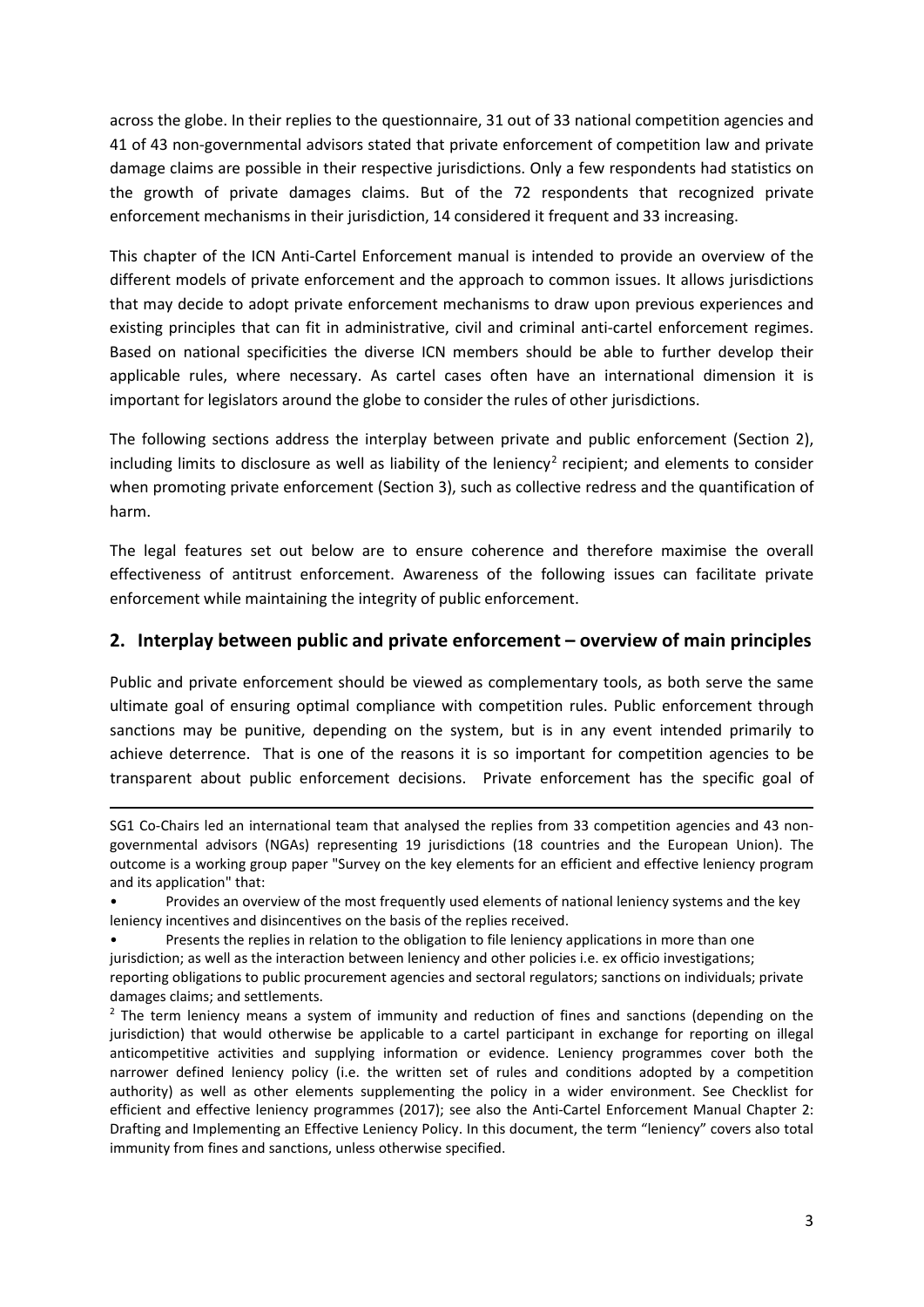retribution or corrective justice, and may depending on the system also have deterrent and punitive effects. Competition agencies may be supportive of private enforcement because it enhances deterrence. Equally, agencies may be supportive of the concept of compensation. Nonetheless, for most competition agencies public enforcement will remain the primary goal.

The following sections address typical challenges regarding the interaction between public and private enforcement, which can be found in different forms depending on the system. In 2.1, we address specifically the interaction between competition agencies and the courts in private enforcement actions. This is reflected in the probative value of infringement decisions, their content, limitation periods, the role of agencies in civil proceedings and efforts made in different jurisdictions to encourage voluntary compensation for victims. In 2.2 and 2.3, we address how different jurisdictions endeavour to strike a balance between civil compensation through the courts and the protection of the cooperative elements of their public enforcement system, such as leniency and settlement programmes. This is done through limiting disclosure of evidence (2.2) and limiting the liability of the leniency recipient (2.3).

#### <span id="page-4-0"></span>**2.1. Interaction between competition agencies and courts in private enforcement actions**

#### <span id="page-4-1"></span>*The probative value of infringement decisions*

A substantial number of antitrust damages cases build upon a competition agency's finding of an infringement. In these 'follow-on' cases, a competition agency's infringement decision has additional probative value in many jurisdictions. This promotes private enforcement in two ways. Firstly, it alleviates the most challenging burden to private claimants, which is establishing an infringement. Secondly, it can prevent defendants from attempting to re-litigate a finding of infringement for which the possibilities of appeal have been exhausted, thereby promoting legal certainty and the coherent application of competition law. Both of these benefits depend on the degree to which infringement decisions can be refuted by defendants in civil proceedings. In other words, the extent to which the decision of the agency is binding on the court, can influence the burden of proof on the claimant in establishing liability for damages.

The specific probative value of an infringement decision varies by jurisdiction. At one end of the spectrum is the approach taken by the EU, where an infringement decision from the European Commission or the national competition agency of a Member State provides irrefutable proof that an addressee has infringed EU competition law in civil action procedures before the courts of that specific Member State. The courts that handle follow-on cases in those jurisdictions cannot issue judgments contradicting the Commission's or the agency's decision. In another approach, adopted for example, by the US, Canada and Australia, infringement decisions provide *prima facie* evidence of an infringement in a civil action. At the other end of the spectrum is the approach taken by Brazil, for example, where infringement decisions have no special probative value.

#### <span id="page-4-2"></span>*The content of infringement decisions*

In follow-on actions, the infringement decision is the basis for the damages claim. Infringement decisions, often rich in relevant information, provide potential claimants with a stronger starting position, especially in jurisdictions where disclosure mechanisms are more restrictive. Without legal safeguards, this can cause tension between the interest in promoting private enforcement and the interest in protecting public enforcement by the competition agency, in terms of (i) preserving the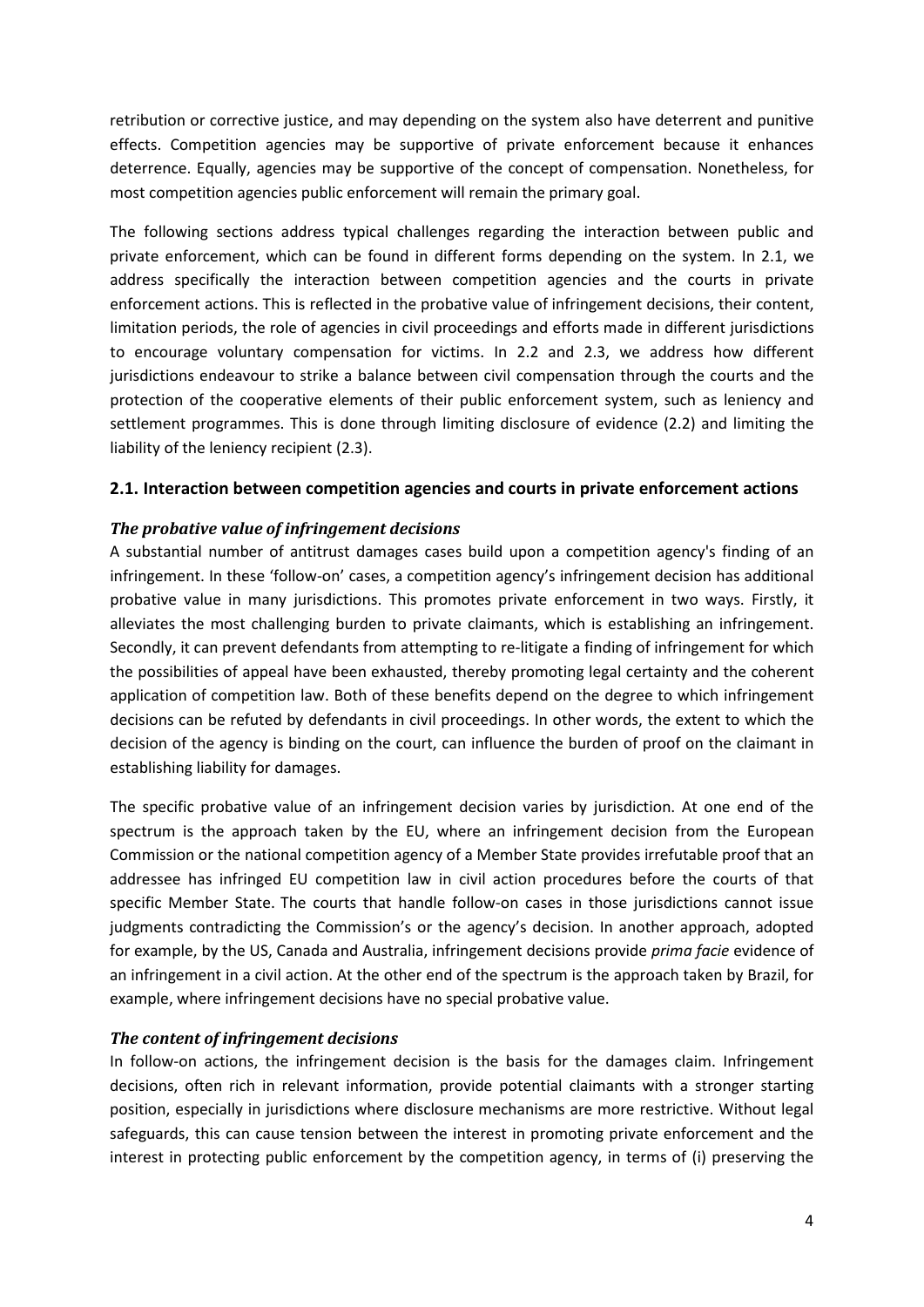incentives on private parties that the regime has established, (ii) avoiding prejudice to public enforcement, and (iii) not putting an unnecessary burden on the public authority.

For instance, applying for leniency may become less attractive if the leniency applicant is later more exposed to damages claims than parties that have not applied for leniency. To shield leniency applicants from this drawback, many competition agencies protect the contents of voluntary leniency statements or permit a "paperless process" whereby no formal written statement is provided by the applicant. The same applies to statements made in the context of a settlement decision by the competition agency.

The adoption of settlement decisions by an agency can be advantageous to potential claimants in a civil enforcement action in that they bring a speedier end to the public enforcement proceedings. Not only does this contribute to deterrence, it also allows follow-on actions for damages in a sector to commence earlier than they would have done had the parties not chosen for settlement. Settlement decisions, which tend to be shorter, may be less detailed than decisions that follow adversarial proceedings. It is important that the agency ensures that the most important information for potential claimants - the product concerned, the undertakings involved and the period in which the infringement took place – will always be included in the decision.

Commitment decisions are generally used by agencies to address competition concerns and to end public proceedings without concluding on the existence of an infringement. Nevertheless, claimants have used commitment decisions as evidence of anticompetitive behaviour in claims for damages. Although they are not infringement decisions, the content of commitment decisions can influence private enforcement actions.

#### <span id="page-5-0"></span>*Limitation periods*

Competition law infringements are usually secretive and as a result, most jurisdictions have statutory limitation periods that start to run only when an injured party becomes aware of the infringement and the damages suffered. This prevents claims from expiring before an infringement is even terminated. The length of such subjective limitation periods range usually from two to five years depending on the jurisdiction, but may be as long as ten years. Many jurisdictions have stipulated additional, specific limitation periods for follow-on cases. These allow claimants to file a civil suit until a certain period of time, for example two years in Canada after public proceedings are finally closed and in the EU, the Damages Directive stipulates that the suspension of the limitation shall end at the earliest one year after the infringement decision has become final or after the proceedings are otherwise terminated.

Limitation periods should be long enough to provide damaged parties with a genuine opportunity to submit a claim, knowing the definitive outcome of public proceedings. However, long limitation periods also have counterproductive effects on claims for antitrust damages. Defendants will be hesitant to enter into negotiations for an out-of-court settlement in a situation where they as yet have no definitive overview of all the claims lodged against them. To promote actual compensation, jurisdictions should strive for limitation periods that are long enough to accommodate claimants, yet not so long as to frustrate out-of-court settlements between the parties.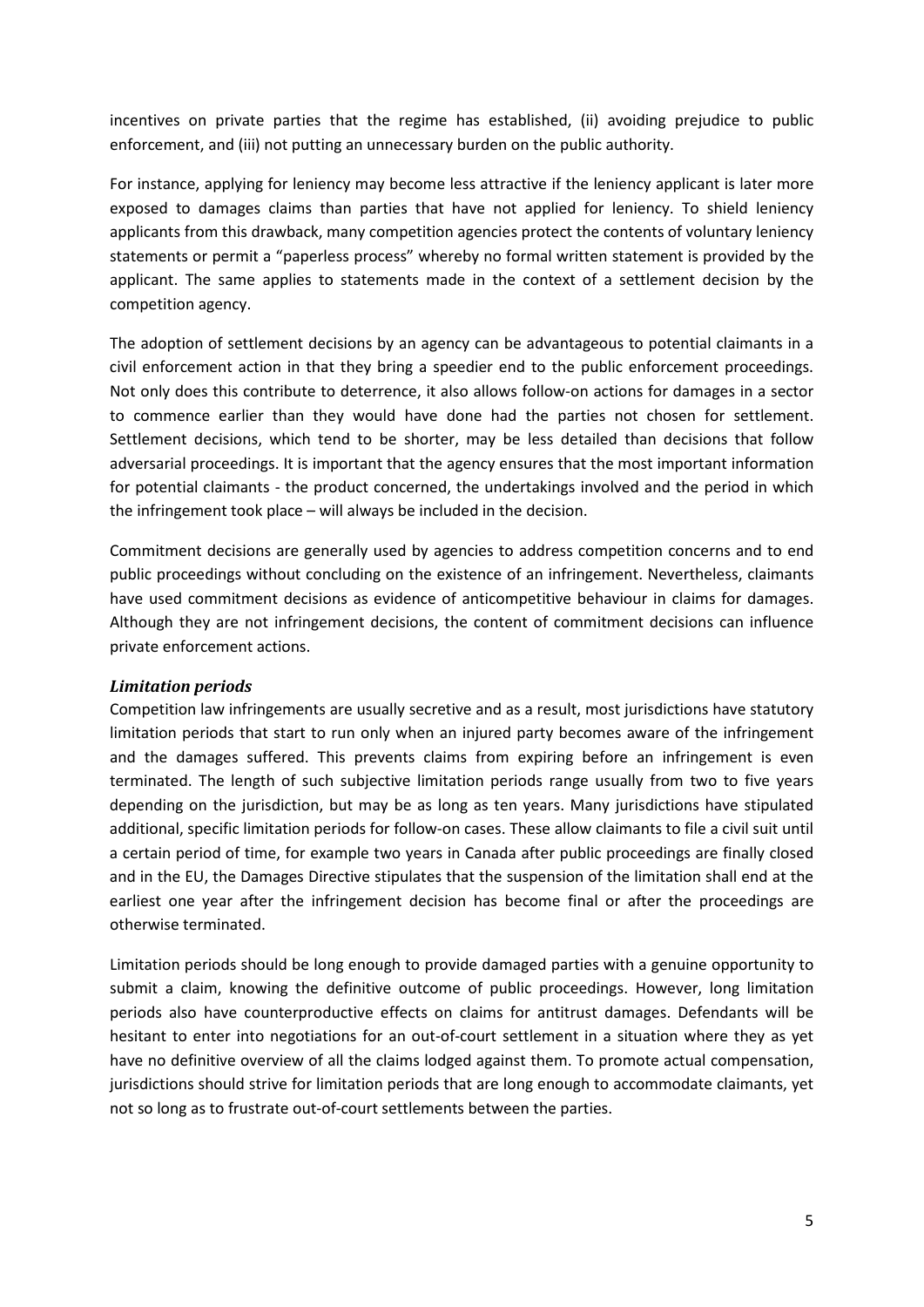#### <span id="page-6-0"></span>*Role of agencies in proceedings before national courts*

Some jurisdictions allow competition agencies to intervene and participate in private action proceedings before national courts. In Hong Kong for example, the Competition Commission may, with court approval, participate as a full party to the proceedings. In the EU, the competition agencies of Member States may, upon their own initiative, submit written observations to national courts relating to the application of EU competition law.

On the specific issue of the calculation of damages, in a majority of jurisdictions, the national courts play the leading role in determining the amount of damages, but some permit competition agencies to be called upon for assistance. A request for such assistance can emanate from the judge or through the parties to the proceedings. In most jurisdictions, (for example, EU member states, Brazil, Japan) the competition agencies are under no obligation to respond positively to such a request. Experience to date suggests that such requests will be infrequent. Some competition agencies may be reluctant to give advice on the quantum of damages, considering that their competence is focused on assessing the effect of a cartel on a market. This is different from analysing the impact of a cartel on a specific natural or legal person. In many jurisdictions, (for example, Hungary and Japan), in the event that the competition agency provides a Court with an opinion on the assessment of the damage calculation, such opinion is not binding.

## <span id="page-6-1"></span>*Encouraging voluntary compensation for victims*

Several jurisdictions have chosen to adopt a system encouraging parties to a cartel to offer compensation to their victims. In Australia, if an infringer has insufficient financial resources to pay both a fine and compensation, courts will prefer the payment of compensation. In the US, payment of restitution to injured parties is a condition that must be satisfied before an applicant can obtain the final grant of leniency. In the UK, the competition agency has the power to approve redress schemes offered voluntarily by infringement parties.

In a number of jurisdictions, competition agencies have the possibility, or the obligation, to consider compensation paid to victims as a mitigating factor when fixing their fine. The reduction granted can sometimes be relatively significant. In Korea, for example, the competition agencies can apply a 20 to 30% reduction. In Turkey the fine can be reduced at a rate of one fourth to three fifths. In Canada, restitution is a factor that can be taken into account by a court in imposing a sentence for a criminal offence.[3](#page-6-4) Putting such a scheme into effect, in practice, may nevertheless raise difficulties. Indeed, several factors may need to be considered such as the level of compensation or the nature and number of victims to be compensated, before determining whether a reduction of fine can be granted.

# <span id="page-6-2"></span>**2.2. Limits to disclosure of evidence – protection from discovery**

#### <span id="page-6-3"></span>*Relevance of disclosure*

Access to evidence is important in private antitrust litigation due to information asymmetries between the victims of competition law violations and infringers. In cases where there is a binding decision of a competition agency finding an infringement of competition law, disclosure of the decision may already help to decrease some information asymmetries.

<span id="page-6-4"></span> <sup>3</sup> See generally *R. v. Maxzone Auto Parts (Canada) Corp*., 2012 FC 1117.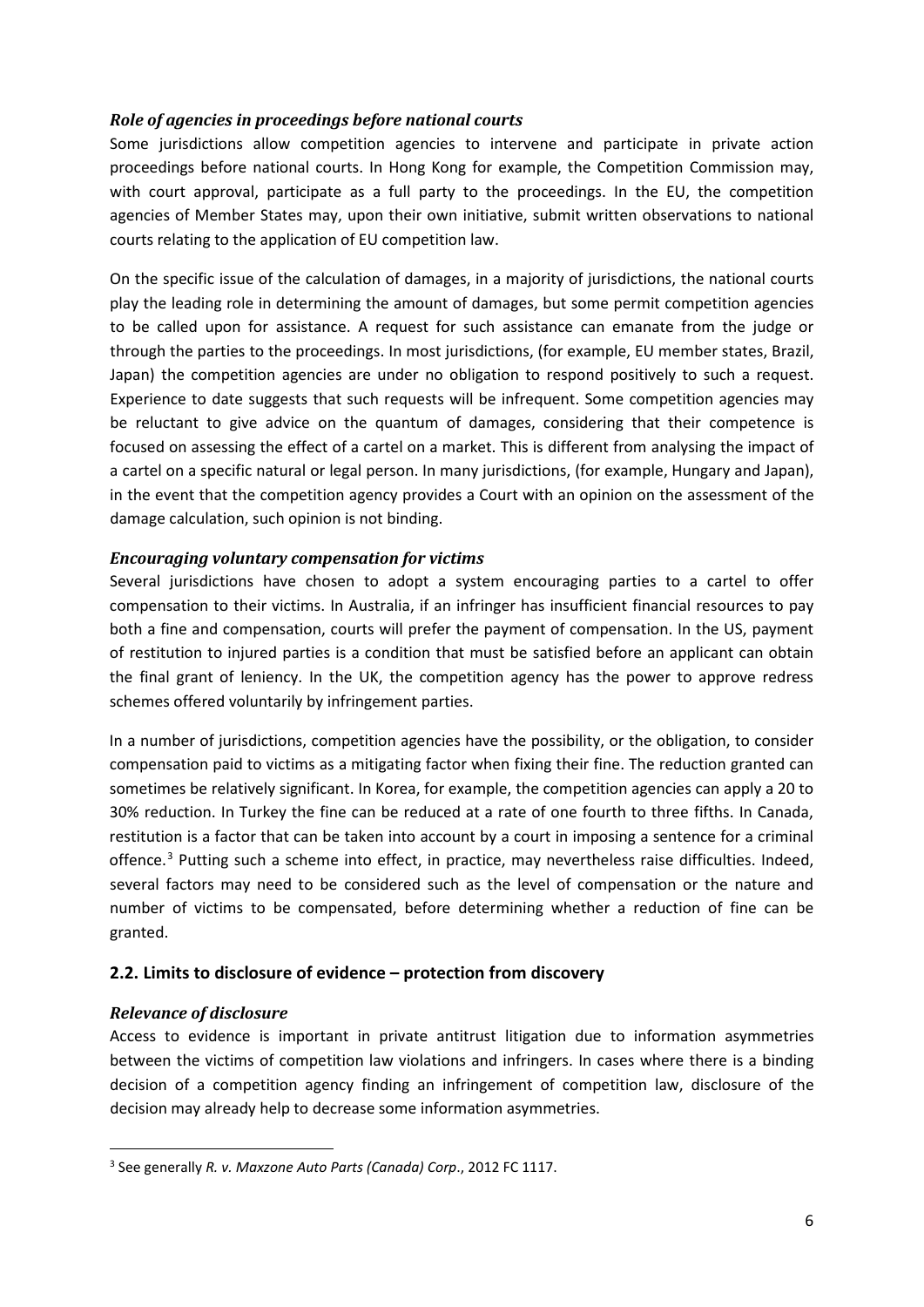Some jurisdictions also allow potential claimants to request disclosure of evidence from the defendants and third parties including, on a subsidiary basis, i.e. if the information cannot be obtained from other parties, competition agencies, based on their general civil procedure rules or specific rules for antitrust litigation. For example, in the US, claimants have traditionally been entitled to discovery proceedings under federal and state procedural law. Similar requirements are present in Canada under the relevant federal and provincial rules of civil procedure, though discovery proceedings in Canada are not as wide ranging or as intensive as in the US. In the EU, the EU Damages Directive introduced competition law specific disclosure rules that will apply in all Member States as a minimum standard to harmonize the heterogeneous rules that existed in only a few Member States. On the basis of these rules, national courts of the Member States will be able to order disclosure of relevant evidence and categories of evidence provided the claim of damage is plausible, the evidence is relevant and the scope of disclosure is proportionate. In particular the purpose of the latter requirement is to prevent "fishing expeditions", i.e. non-specific or overly broad requests for information that are unlikely to be of relevance for the parties to the proceedings. In some Member States these rules will apply only in pending proceedings relating to an action for damages, but in others potential claimants will be able to initiate a separate disclosure proceeding before initiating an action for damages.

#### <span id="page-7-0"></span>*Rationale for limits to disclosure*

Information stemming from the competition agency's proceedings can be a valuable source of evidence. From a policy perspective, it is clear that there must be limits to the disclosure in national court proceedings of evidence in a competition agency's file. Disclosure rules should not unduly detract from the effectiveness of the enforcement of competition law by a competition agency. The disclosure of evidence contained in a competition agency's file in private damages proceedings has to be limited in order to avoid interference with ongoing investigations, to ensure continued willingness to voluntarily submit evidence – including self-incriminating documents such as leniency applications and settlement submissions – to the competition agency and to protect a competition agency's internal decision-making process as well as its international cooperation efforts. Leniency programmes and settlement procedures are important tools for the public enforcement of competition law as they contribute significantly to the detection, efficient prosecution of, and imposition of penalties for the most serious infringements of competition law. Furthermore, as many decisions of competition agencies in competition law cases are based on leniency applications, and competition law damages actions generally follow on from those decisions, leniency programmes are also important for the effectiveness of actions for damages in cartel cases. Undertakings will be deterred from cooperating with competition agencies under leniency programmes and settlement procedures if self-incriminating statements such as leniency statements and settlement submissions, which are produced for the sole purpose of cooperating with the competition agencies, were to be disclosed. Furthermore, such disclosure would pose a risk of exposing cooperating undertakings or their management board to civil or criminal liability under conditions worse than those of coinfringers not cooperating with the competition agencies. To ensure undertakings' continued willingness to approach competition agencies voluntarily with leniency statements or settlement submissions, such documents should be exempted from the disclosure of evidence by operation of statutory confidentiality or applicable rules of privilege.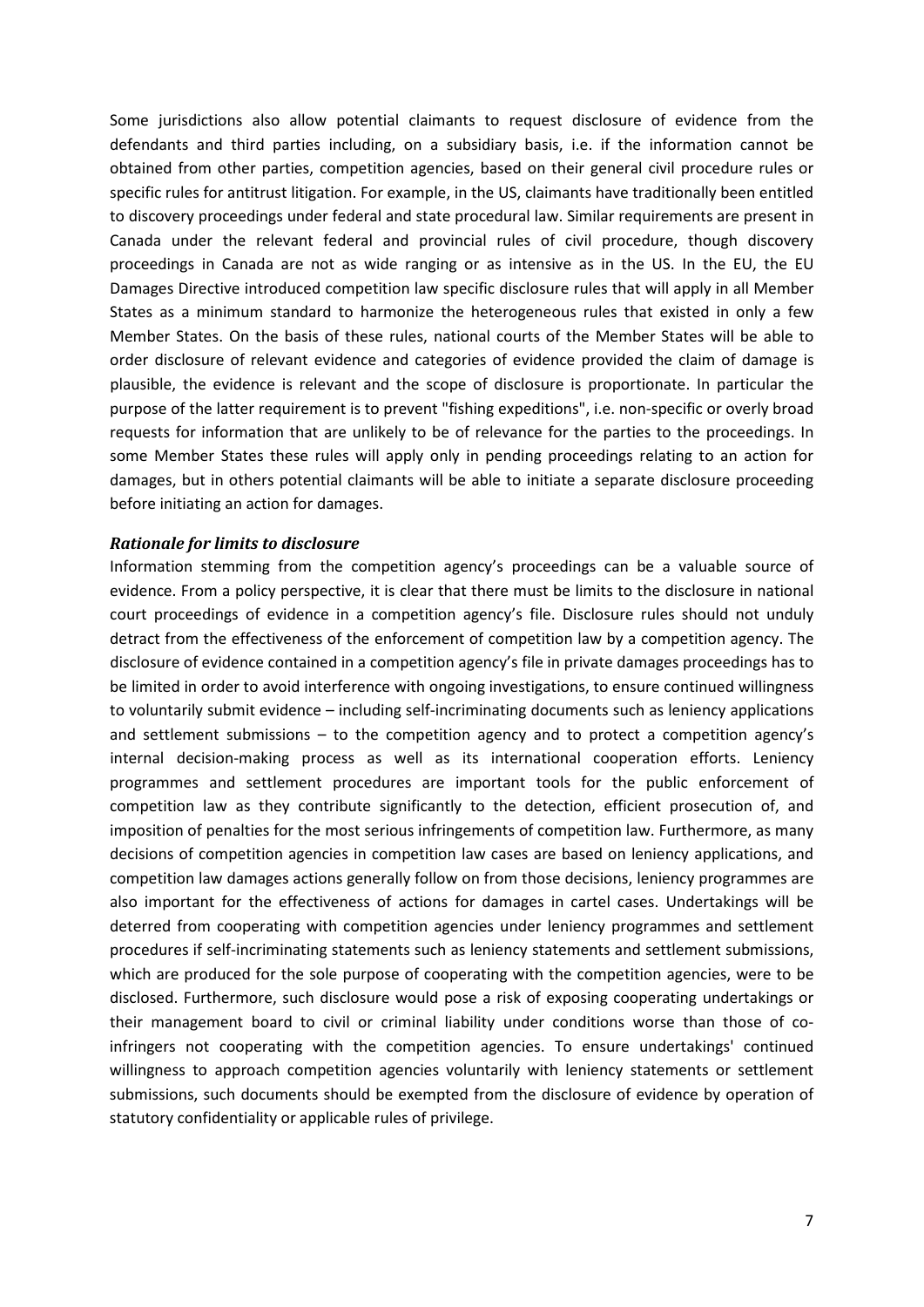#### <span id="page-8-0"></span>*Scope of disclosure*

When considering the appropriate limits to disclosure of evidence in private damages proceedings it is important to ensure that disclosure measures are proportionate especially when disclosure risks unravelling the investigation strategy of a competition agency by revealing which documents are part of the file or risks having a negative effect on the way in which undertakings cooperate with the competition agencies.

The EU Damages Directive is a good example of such protection. Since the implementation of the Directive there is a harmonized minimum standard across the EU regarding the scope of disclosure of evidence in private antitrust litigation and a largely fully harmonized standard of the necessary safeguards for striking the right balance between private and public enforcement. In particular, the EU Damages Directive provides that the national courts may not under any circumstances order the parties to the proceedings or any third party, including the national competition agencies and the European Commission, to disclose leniency statements or not withdrawn settlement submissions in damages actions or separate disclosure proceedings. Certain documents, such as replies to requests for information, statement of objections and withdrawn settlement submissions cannot be disclosed until the competition agencies' investigation has been closed by adopting a decision. Where such documents are obtained solely through access to the file of a competition agency their use is deemed inadmissible in damages actions and the court may impose penalties if these limits on the use of evidence are not observed. Moreover, the use of any other documents obtained through such access to the file is limited to the natural or legal person who initiated the request of access to the file to prevent such documents from becoming tradable information. Internal documents of and the correspondence between European competition agencies are not subject to the Directive's disclosure rules and are protected by the rules and practices of the EU or national law.

When deciding on a disclosure request, particularly requests directed at third parties, national courts also have to give full effect to applicable legal professional privileges under European or national law and to consider the confidential nature of the information sought. Disclosure requests to third parties are not excluded in principle, where national courts consider the disclosure relevant to the action for damages and proportionate. But in such cases, the national courts must require effective measures to protect confidential information, including redacting sensitive passages in documents, conducting in camera hearings or restricting the group of persons granted access to such documents.

If an addressee of a disclosure order fails or refuses to comply with an order, the national laws of the Member States provide for different legal consequences. In some Member States the national courts can impose a fine, in others disclosure orders are not legally enforceable. Instead, the national courts will take the failure or refusal adversely into account in their assessment of the evidence adduced. Similar penalties apply in the event that a person destroys relevant evidence.

Another model is the US system in which disclosure of evidence is rooted in a longstanding tradition of liberal discovery in civil litigation and is typically very broad in its scope. Before trial, the parties in competition law cases may discover information from each other and from third parties that may be relevant to the claims or defences in the case. This ensures that all parties understand the nature and scope of the claims. The rules applicable to this discovery process in competition law cases are the same rules applied in other civil law cases. The parties gather information through mandatory disclosures under the Federal Rules of Civil Procedure, such as written interrogatories, requests for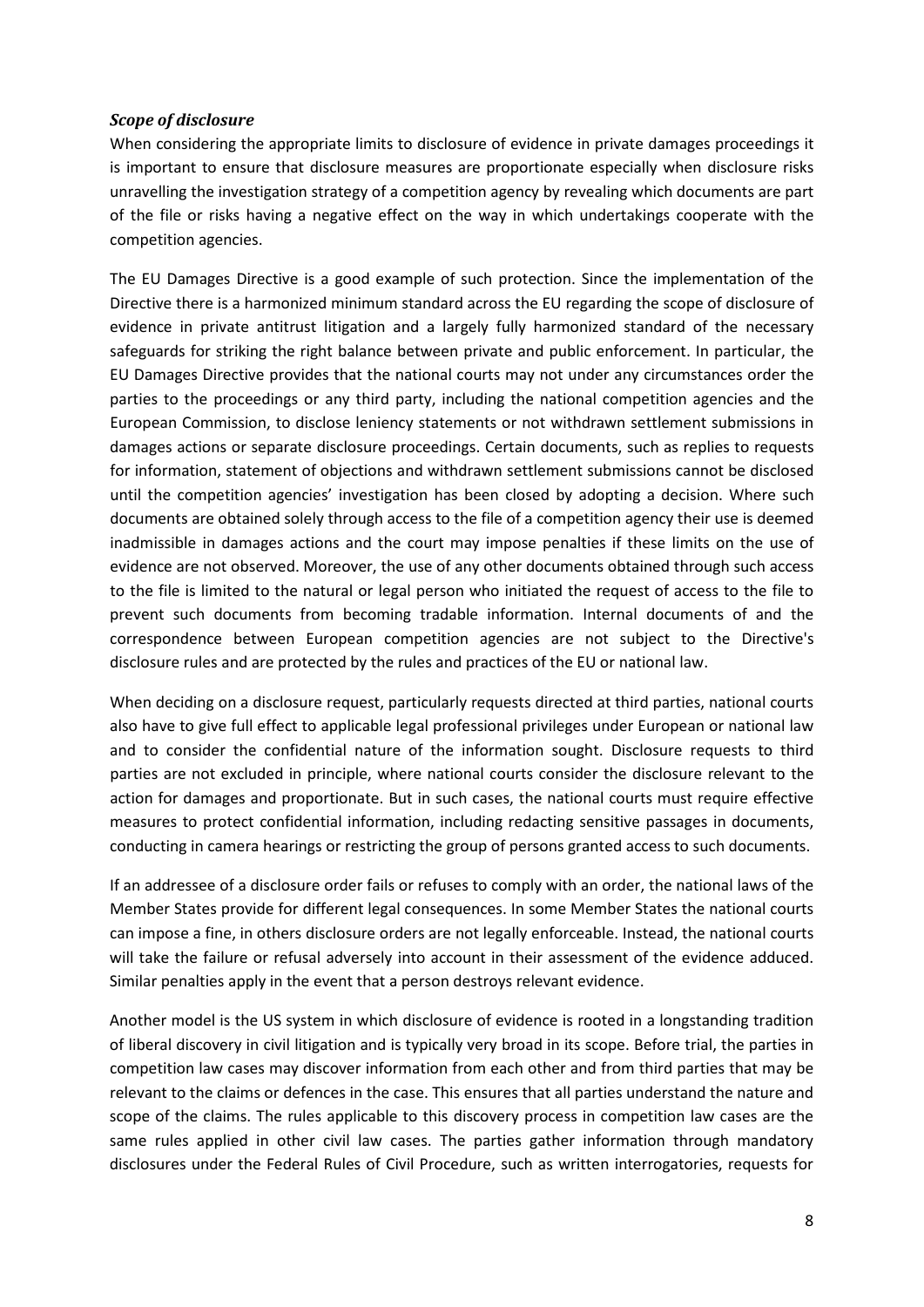production of documents and information, requests for admissions, depositions, and expert disclosures. This process of discovery lays the foundation for the facts the parties will present to the court. The Federal Rules of Civil Procedure act to limit potential abuse of these discovery tools. These rules require that the information be proportional to the needs of the case, considering the importance of the issues at stake in the action, the amount in controversy, the parties' relative access to relevant information, the parties' resources, the importance of the discovery in resolving the issues, and whether the burden or expense of the proposed discovery outweighs its likely benefit. Information within this scope of discovery need not be admissible in evidence to be discoverable. Furthermore, these Federal Rules of Civil procedure and similar state court rules also protect against disclosure of information that is privileged lawyer client communication. As noted above, similar, though less broad requirements, are present in Canadian civil litigation.

Notwithstanding the breadth of discovery in the US system, civil plaintiffs' ability to discover information from competition agencies is extremely limited. The US statutes that give competition agencies broad authority to demand production of information during investigations of possible competition law infringements also include strong confidentiality provisions that normally prevent the information from being made public except in connection with official proceedings. Similar protections exist in Canada though the scope of protection is subject to some limitations.

In Canada, the Competition Bureau's general position is that it will not provide information to persons contemplating, or who are parties to, civil proceedings for damages commenced under the *Competition Act*, unless ordered by a Court*.* Where necessary, the Bureau will take the appropriate steps to maintain the confidentiality of the information requested, notably by opposing the subpoena or seeking protective court orders.

All in all, the scope and limits of disclosure cannot be defined without taking into account the respective legal system's general compensation and civil procedure rules.

#### <span id="page-9-0"></span>**2.3. Limits to the liability of the leniency recipient**

Generally, cartelists are usually jointly and severally liable for the harm caused by their infringement, meaning that each victim can obtain full compensation from each cartelist, and the co-cartelists can then claim contributions from each other.

However, as mentioned above, a leniency recipient is likely to be the first (and easier) target for follow-on civil damages actions. That is because, while its co-cartelists may spend many years challenging the infringement decision in courts, the leniency applicant is unlikely to appeal and will therefore be the first party against whom the infringement decision becomes final. The cartel's victims can therefore rely on the binding effect of the infringement finding against the leniency recipient and could in theory sue it for damages for the full harm caused by the entire cartel.

Further, many leniency programmes require leniency recipients to admit to the infringement, which of course can increase the chances of a successful claim against the applicant compared to its cocartelists. Plus, to the extent that a leniency application describes that applicant's own conduct, it may prove to be easier for the victim to recover against that applicant.

The disadvantage of being sued first and being held liable for the full amount of the cartel can of course be a major disincentive for a would-be leniency applicant. That may create a problem for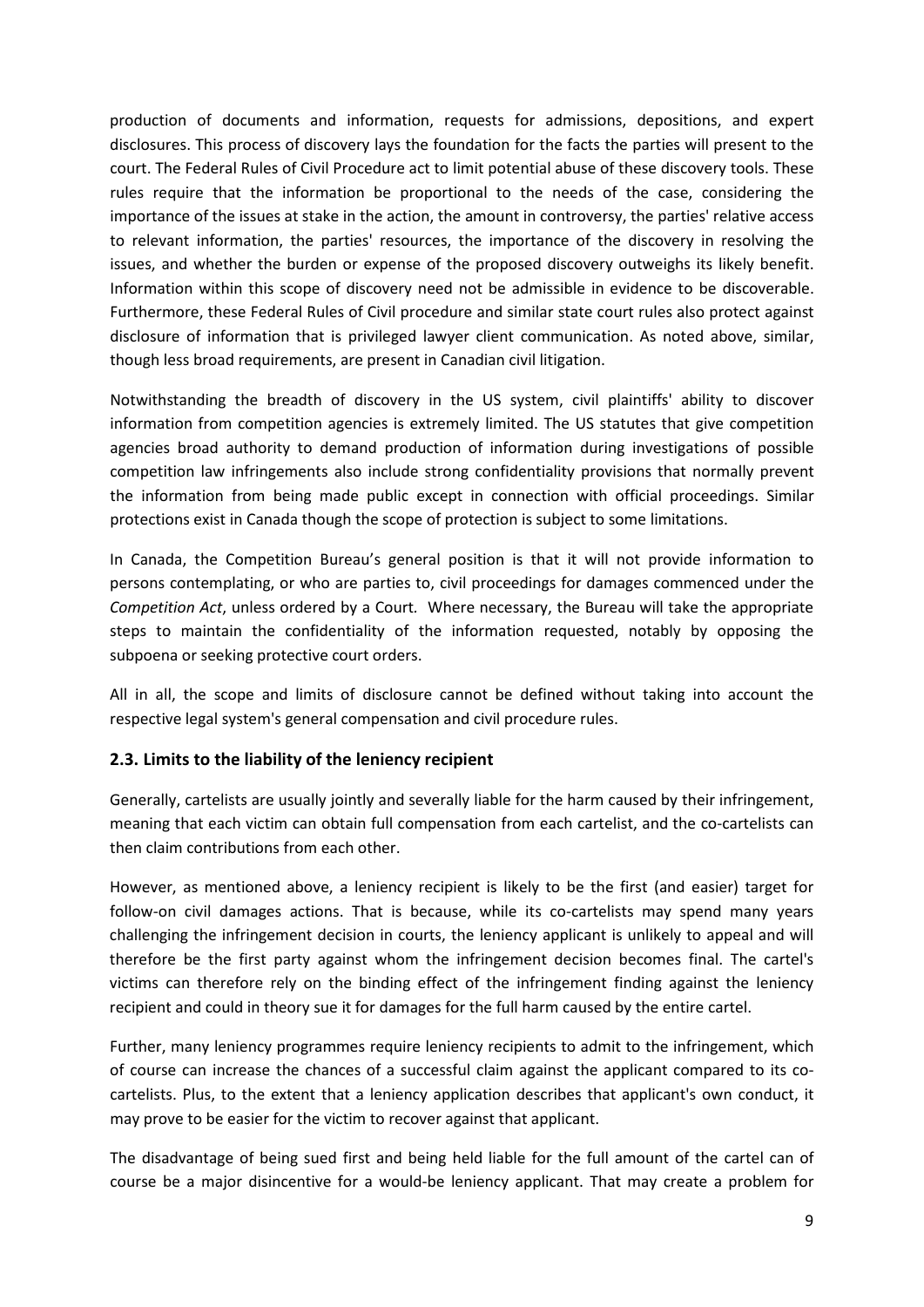public enforcement because leniency recipients play a key role: they expose secret cartel infringements, thereby limiting the harm that could have been caused if the infringement had continued for a longer period until detection by the public authority.

It is therefore prudent for competition agencies to think about ways to safeguard leniency incentives. The right balance must be struck between public and private enforcement so that the exposure of private enforcement does not unduly disincentivize self-reporting to public enforcement officials. Of course, the idea behind a special liability regime is not to absolve the leniency recipient from civil liability for damages completely, but to provide the right set of incentives to encourage cooperation, including assurance that the leniency applicant does not suffer worse consequences from damages actions than its co-cartelists.

Certain jurisdictions have tried to address this issue by removing exposure to treble damages and by limiting the leniency recipient's liability to its direct and indirect purchasers or suppliers. For example, in the US, the Antitrust Criminal Penalty Enhancement and Reform Act of 2004, also referred to as ACPERA, limits the liability for civil damages claims in private antitrust actions for a qualifying leniency applicant. For claims against a corporation that enters into an antitrust leniency agreement with the US Department of Justice Antitrust Division or a cooperating individual covered by such an agreement and that provides satisfactory cooperation to the claimant in the private action, a claimant cannot recover damages exceeding the portion of the actual damages sustained by such claimant which is attributable to the leniency applicant. Thus, by satisfying the cooperation requirements of ACPERA, a leniency applicant can avoid joint and several treble damages liability.

In the EU, even though joint and several liability is the rule, the EU Damages Directive provides that the immunity recipient (i.e. the leniency application that has ultimately received full reduction of fines) is only liable in damages to: (i) its direct or indirect purchasers or suppliers; and (ii) other injured consumers in the situation where full compensation cannot be obtained from the other companies involved in the same infringement, which is however rather unlikely.

The EU Damages Directive also encourages consensual settlements between the infringers and the victim of the cartel. The Directive provides that, following a consensual settlement, the claim of the settling injured party is reduced by the settling co-infringer's share of the harm inflicted upon the injured party (subject to an exception where the non-settling co-infringers cannot compensate the injured party for the remaining harm). According to Article 19 of the Directive, any remaining claim of the settling injured party can only be exercised against non-settling co-infringers and non-settling coinfringers are not allowed to recover contribution for the remaining claim from the settling coinfringer.

# <span id="page-10-0"></span>**3. Elements to consider when promoting private enforcement**

#### <span id="page-10-1"></span>**3.1. Institutional preconditions for development of private anti-cartel enforcement**

All except two of the jurisdictions surveyed for the preparation of this Chapter reported that they have had legal provisions in their national law enabling private anti-cartel enforcement and damage claims for a considerable period of time. 19.4% of the respondents reported that private enforcement is frequent in their countries. Another 43.4% of the respondents indicated that it was increasing (see Annex 1 of the Good practices for incentivising leniency applications, available at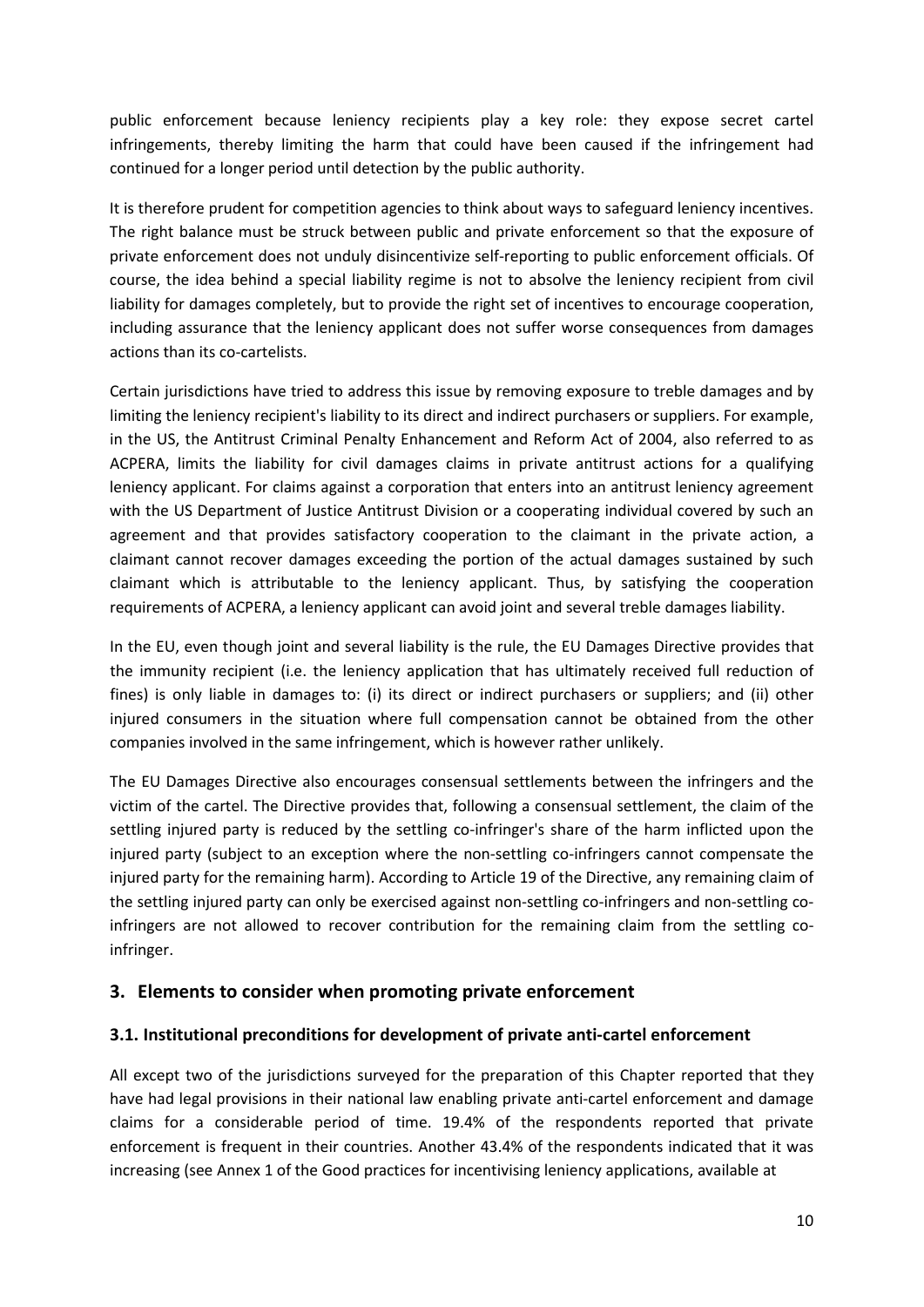[https://www.internationalcompetitionnetwork.org/wp-content/uploads/2019/05/CWG-Good](https://www.internationalcompetitionnetwork.org/wp-content/uploads/2019/05/CWG-Good-practices-for-incentivising-leniency.pdf)[practices-for-incentivising-leniency.pdf\)](https://www.internationalcompetitionnetwork.org/wp-content/uploads/2019/05/CWG-Good-practices-for-incentivising-leniency.pdf).

While many national legal systems appear to be well situated for the consideration of private actions on cartel activities by national competition agencies and courts, some may require more sophisticated institutional framework and capacity building before they can effectively redress private damages. Remarkably, only 13.1% of the responding jurisdictions indicated that private enforcement took place in over one half of the cartel cases (in four of these jurisdictions – in two thirds of the cases). In the remaining jurisdictions private enforcement took place in less than 10% of the cartel cases or the relevant indicator was not available because of a lack of statistics.

Possibilities of private damage compensation can be limited for a variety of country-specific reasons. These can include (but may not be limited to) a lack of conventional and transparent regulations governing various aspects of actions for private damages. For example, regulations governing the eligibility of claimants to claim private damages, or special/punitive damages, high legal standards applicable to the finding of liability for an antitrust infringement, a lack of rules governing the calculation of damages incurred by customers or competitors. These problems are even more complicated in a situation of damages caused by several companies comprising a cartel, compared, for example, with damages caused by unilateral abuse. In some cases, the identification of victims can be an additional problem, as for example in the cases involving customers of a trade network.

Most of the responding jurisdictions indicated that the establishment of an antitrust violation and calculation of damages are ultimately for the determination of the courts. The jurisdictions seem to be quite heterogeneous in terms of the role of the competition agencies in calculating damages: 25% of them responded that the national competition agency does play a role in the calculation of damages by courts, while 63.2% asserted the contrary. Regardless of the formal role of competition agencies in calculating damages, a common understanding of the issues at stake between competition agencies and national courts may contribute to a harmonious development of private antitrust enforcement.

In some jurisdictions, competition agencies participate in regular meetings – typically on an annual basis – with judges to promote discussions on competition issues. Several agencies have also carried out training projects, specifically designed for judges. These have proved to be particularly fruitful when they follow a case-based approach, that gives judges the opportunity to discuss the practical aspects of real-life scenarios and to address typical challenges faced in competition review.

The results achieved by these initiatives may be twofold. These initiatives may improve the way national judges assess economic evidence and arguments when adjudicating private claims involving competition-related issues. Also, they may provide judges with sound background knowledge on selected competition issues, such as market definition and the assessment of market power, the functioning of cartels, counterfactual analysis, exclusionary and exploitative abuses.

For their part, competition agencies should strive to make their decisions clear and understandable. It can be challenging to draft a decision that clearly and cogently reflects the outcome of an extensive and complex investigation. However, it is crucial to avoid unnecessary complexity to ensure that the agency's reasoning is fully understood by all stakeholders, and first and foremost by the judiciary.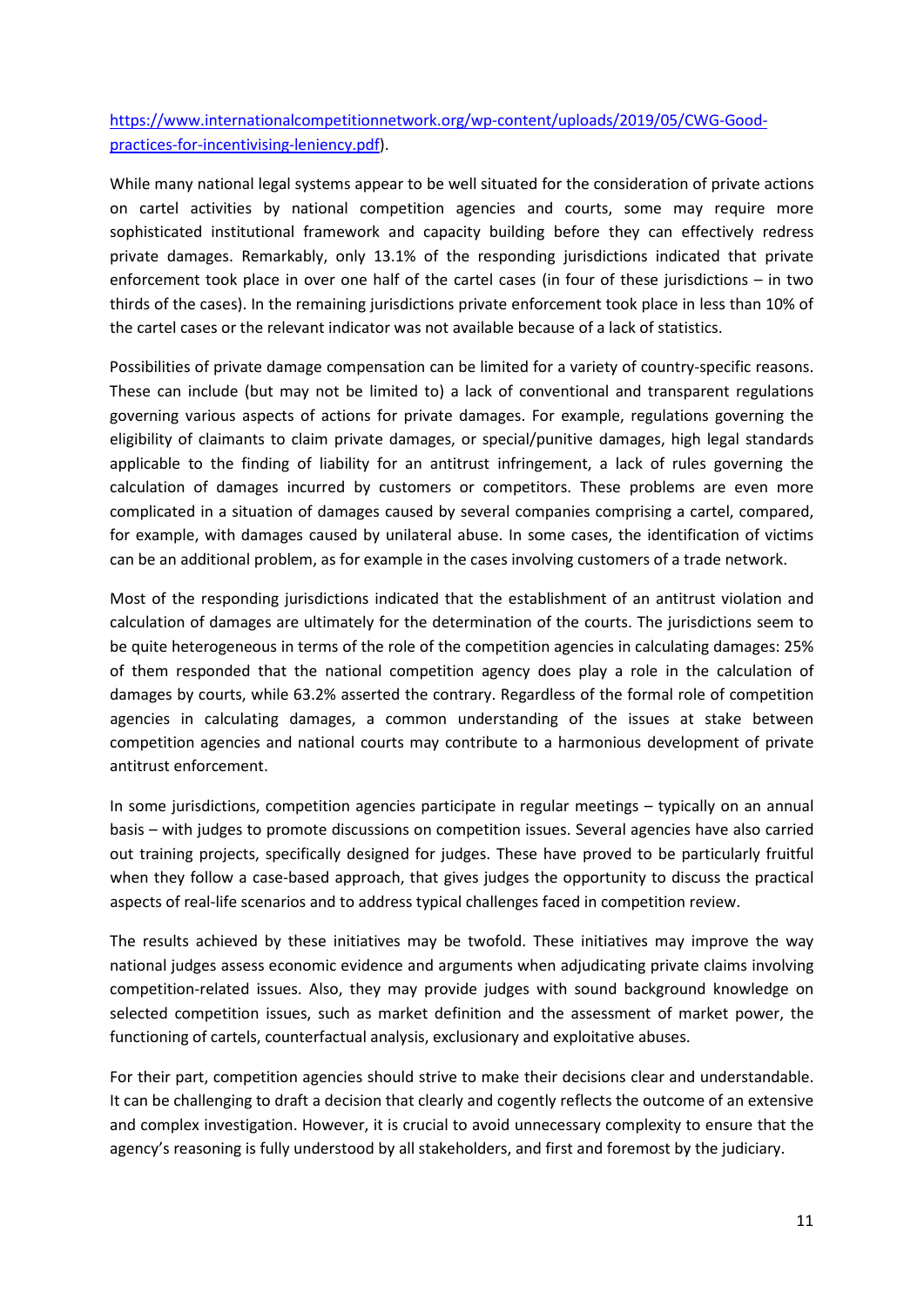It is essential for policy-makers, developing their national private anti-cartel enforcement systems, to support the successful introduction and/or upgrade of existing systems to meet the needs of private enforcement. The following are some steps competition agencies can take to support the development of private enforcement systems:

- To establish a legal regime for private claims for redress of damages resulting from cartels and abuse of market power, including collective redress. In addition, provisions regulating the establishment of liability for cartel practices, including its allocation among the cartel participants, are needed. This may require introduction of amendments to the systems' existing antitrust and civil laws and possibly in the applicable bylaws.
- To train judges to enable them to make informed decisions on damages resulting from cartels and abuse of market power, damage calculation, and redress and allocation of the damage compensation charges among cartel participants.
- To provide training for local antitrust private lawyers who plan to represent plaintiffs and defendants in courts.
- To acknowledge the priority of private cartel enforcement at a policy level and involve all the potential stakeholders, including competition agencies, the private competition law bar, the judges, as well as the business community in a broad discussion and formulation of national policy. To secure broad public and political support for the development of private enforcement it is necessary to explain its role in promoting the efficient functioning of markets, safeguarding the interests of various social groups, and ensuring compensation for victims of cartels.
- To assess the jurisdiction's ability to develop a private cartel enforcement regime based on an analysis of its legal and institutional framework, as well as on the relevant skills and competence of the involved stakeholders, judges and lawyers, in the jurisdiction. If the latter is insufficient, it may be advisable to postpone the introduction of private enforcement until the required conditions are in place.

In reality victims of competition law infringements face a number of challenges that can reduce their incentives to seek compensation. If policymakers decide to support private enforcement, they will have to take into account the practical obstacles. Some of these are mentioned in the subsequent sections.

# <span id="page-12-0"></span>**3.2. Collective redress mechanisms**

#### <span id="page-12-1"></span>*Introduction*

Often, where a cartel has been subject to an infringement decision by a competition agency, 'followon' actions for damages by affected customers will follow. In such actions, private parties intend to obtain compensation for the harm they suffer. The claimant need not prove the infringement but must establish the loss suffered as a result of it. The likelihood of follow-on actions being brought depends on many circumstances, including the amount of harm suffered by each potential victim. If the harm per each potential victim is relatively low, it is less likely that they will bring an action for damages as the necessary costs may exceed the maximum amount of damages (so-called 'negative value claims'). Instead of lodging individual claims, wronged parties can also come together, or be grouped together, to seek or be offered 'collective redress'.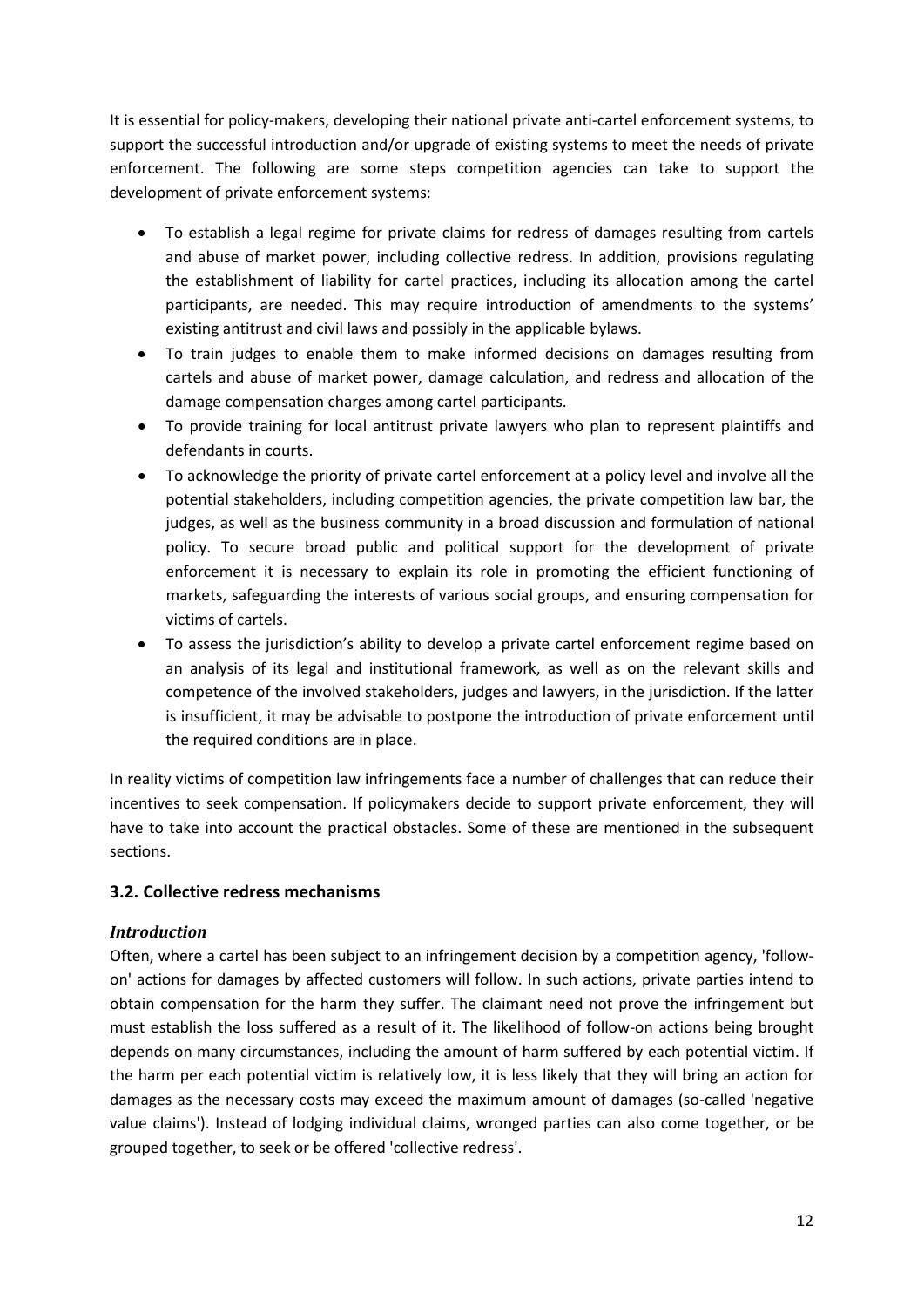Collective redress is welcome, as it can enhance effective protection and compensation of people and businesses that have suffered loss as a result of competition law breaches. Collective redress proceedings can also create efficiencies by lowering the procedural costs per complaint, and saving time, compared to multiple individual claims. However, where loss is spread over a large group (for example, purchasers of cartelised consumer goods), it can be hard to identify all affected parties, and public enforcement resulting in the disgorgement of profits to the benefit of the public purse may be considered a more efficient alternative.

In some jurisdictions, there might be limitations on the introduction of some of the collective redress mechanisms discussed below, for example where they are incompatible with fundamental principles of national law or where they could create a risk of the emergence of a "claims industry" that could hinder effective cartel prosecution.

The overall purpose of the introduction of collective redress mechanisms might also vary between jurisdictions depending on the aims of their private enforcement systems. Some jurisdictions consider compensation of the individual to be the main purpose of private enforcement, while the prevention and deterrence of competition law breaches is seen as the preserve of public enforcement. Other jurisdictions consider private enforcement to be a tool to create additional deterrence and support public enforcement. These differences in approach might influence the scope of national collective redress mechanisms.

#### <span id="page-13-0"></span>*Collective actions (opt-in and opt-out)*

Some jurisdictions provide for some type of collective action litigation for the purposes of private redress to a class of affected parties. The characteristics of a collective action and the legal prerequisites for it may vary from jurisdiction to jurisdiction, but some main characteristics can be identified.

Depending on national law, collective actions may be restricted, for example with regard to the interests that can be invoked (for example a 'scope rule' may determine that only interests sufficiently related to the country of litigation can be invoked), to the class that can be represented, and to the types of claim that can be brought (for example, in the Netherlands, it is not yet possible to claim monetary damages in a collective action, although a legislative proposal on this is currently being debated).

Collective actions may operate on an 'opt-in' basis, an 'opt-out' basis. If a collective action is on an opt-in basis, only those aggrieved parties who have actively engaged in the litigation (e.g. through the sending of an opt-in letter to the body representing the class) will be bound by the court's judgment. The advantage of such a system is that nobody will be bound except those who have actively expressed their intent to be bound. There is a however the likelihood that the class actually being represented is smaller than the total population of affected customers who could claim redress.

If a collective action is on an opt-out basis, a representative body is  $-$  in principle  $-$  able to obtain a judgment for all affected parties who did not actively opt-out. In practice, the scope of affected parties covered by the judgment will depend on national law and the extent to which the judgment is recognized and/or binding in other jurisdictions: for a world-wide class, not all jurisdictions will accept the judgment of the court assuming jurisdiction for such a class. In cases where the loss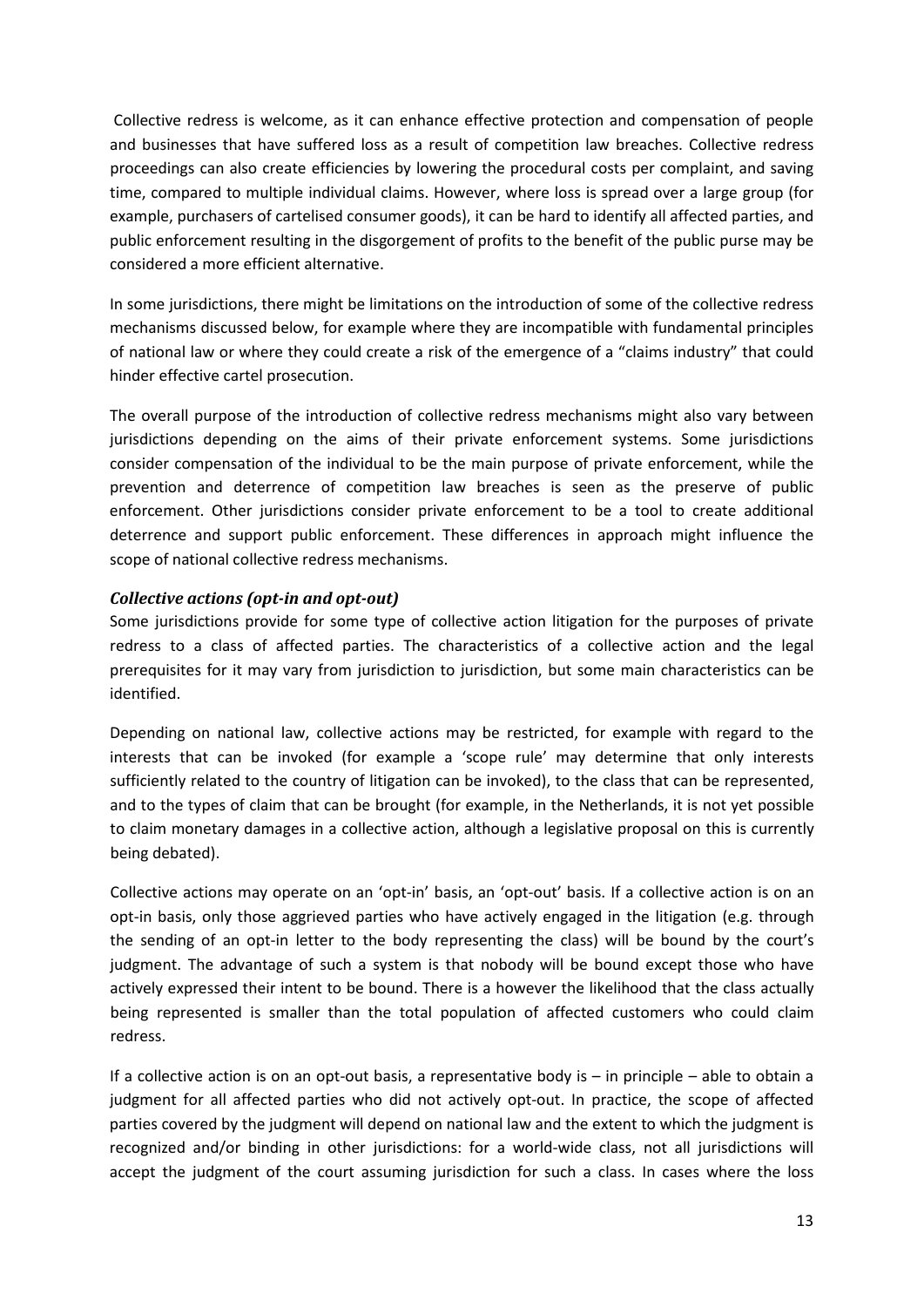caused by a cartel is spread over a large group of customers (for example, where there is a cartel in a consumer goods market), it can be difficult to identify all affected parties.

Some jurisdictions operate a system which combines features of the opt-in and opt-out systems. For example, while the collective action is on an opt-out basis, once an out-of-court settlement is reached, claimants wishing to be party to the settlement must opt-in to be bound by it. The combined system can also be used where there are territorial limits on the scope of collective actions, for example where residents are represented on an opt-out basis and non-residents on an opt-in basis.

#### <span id="page-14-0"></span>*The assignment model in opt-in proceedings*

In the assignment model, a prospective claimant – often a company specially created in order to claim damages (a 'claims vehicle') – collects claims for damages from affected parties who assign their claim to the claims vehicle. Often, professional litigation funders are behind these vehicles and initiate the process of identifying and approaching potentially affected parties and convincing them to assign their damages claims to the claims vehicle (so-called 'book-building').

For the litigation funders, the litigation is an investment: their expectation is that the financing of the litigation results in a profitable return on their outlay. As is the case with other types of investments, the horizon for an expected return is 5-10 years. For the assignors, the assignment model is an easy and low-cost way of seeking redress: often, the price agreed for the assignment of their (alleged) claim is only a fraction of the nominal value thereof, sometimes it is even zero. The price paid for the transfer of claim is instead a percentage of any award resulting from the litigation (percentages may vary from approximately 20-50%, often around 30%). An assignment model is thus a form of 'no win, no fee' litigation arrangement.

If the claim is not successful, the litigations costs are often borne by the claims vehicle. For the assignors, this way of book building is attractive: the claims vehicle becomes the legal owner of the claim and bears the full litigation risk.

The assignment model requires a lot of administration and organisation on behalf of the claims vehicle, to ensure that the requirements for assignment of each claim are met, and to ensure adequate participation by assignors in proceedings (e.g. at the litigation stage where evidence from the assignors may be needed to substantiate the claims).

As claimants are in principle free to assign their claims to whoever they want, there is often no limit in the territorial coverage of assignment model proceedings. When assessing the validity of the assigned claims, multiple national legal systems will often apply. Depending on the national procedural law of the jurisdiction where legal proceedings have been initiated, assignors may be added to the proceedings after they have been initiated. National law also governs the conditions under which claims vehicles may operate, such as sufficient funding against an adverse cost order or corporate governance requirements. In the absence of national regulation or supervision, commercial claims vehicles can provide and advertise their services as see fit. This can make it hard for potential claimants to assess how professional and reliable a claims vehicle is. Should the vehicle commit professional misconduct (e.g. if they disregard the statute of limitations) this could result in considerable damage (e.g. in the form of extinction of claims), for which there may be no adequate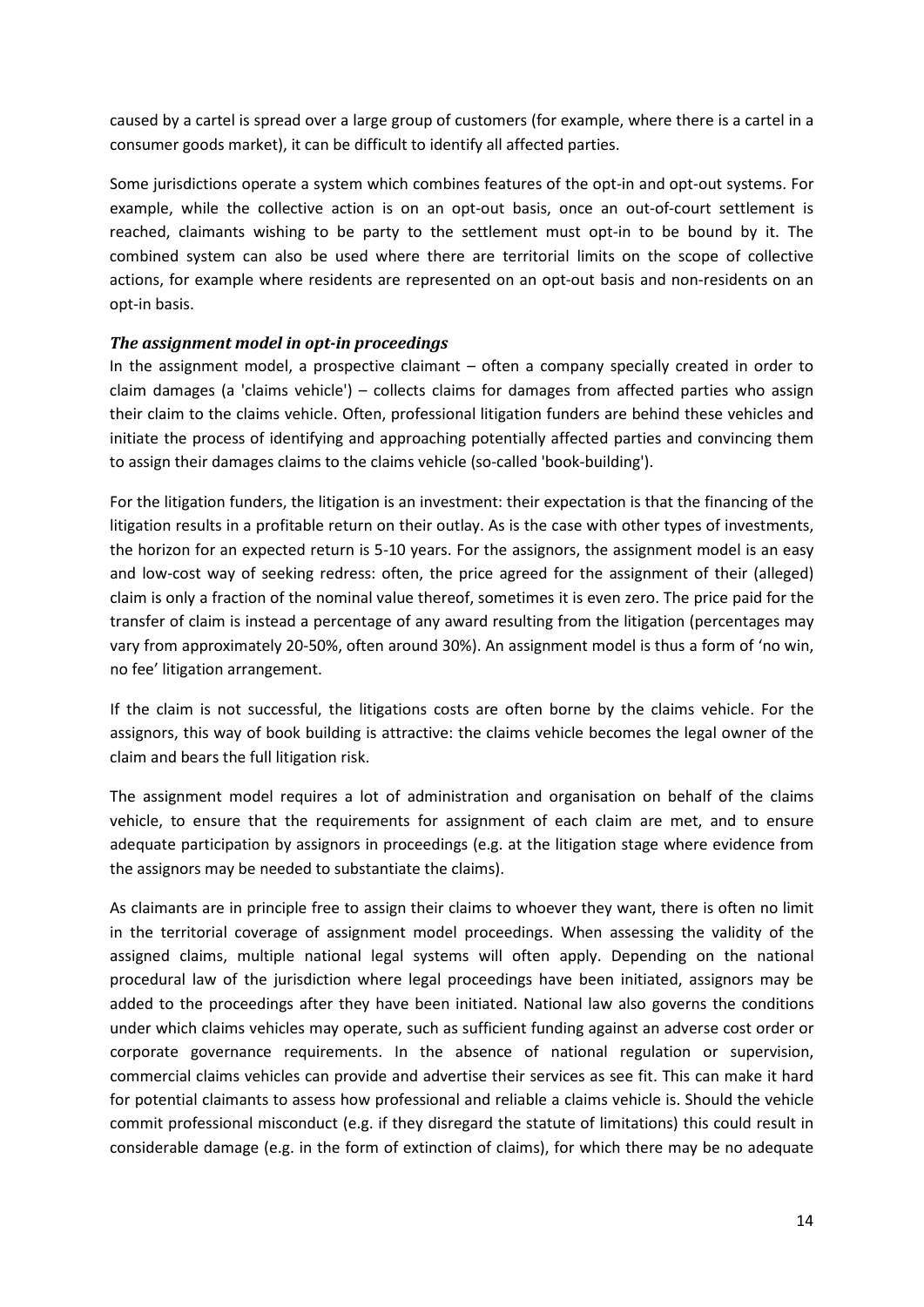remedy. Also, in order to gather as many claims as possible, claims vehicles may give rise to unrealistic expectations, ultimately leaving the claimants disappointed.

#### <span id="page-15-0"></span>*Collective settlements and voluntary collective redress*

Generally speaking, there are two possible routes for claimants in collective redress proceedings to receive their redress: the contested and the uncontested routes.

In the contested route, the redress is the result of a court award which determines and disposes of a contested collective action.

In the uncontested route, the redress is the result of agreed terms between the claimants and the defendant which extinguish the claimants' rights to claim in court proceedings.

Contested collective proceedings commenced in court might of course become uncontested if an out-of-court collective settlement is subsequently reached. However, uncontested redress might also come about from a voluntary offer from a party that has breached competition law to its affected customers. Some jurisdictions have mechanisms to incentivise this kind of voluntary redress.

In opt-in proceedings, the defendant has more certainty on the scale of its potential damages compared to opt-out proceedings which in principle cover all affected customers. When negotiating an out-of-court settlement, the defendant is likely to be willing to pay a higher price per claim in the case of a smaller, fixed group of claimants (in opt-in proceedings) than in the case of a larger, undetermined group of claimants (in opt-out proceedings). This is beneficial to the claimants who have opted-in, as the price received per claimant will be higher. Of course, the disadvantage of the opt-in system here is that potential claimants that did not opt-in receive no redress through the collective settlement. To receive redress, they would need to bring their own individual private actions, with the costs and risks associated with that, and any settlement terms they are subsequently offered may not be as advantageous of those of the collective settlement agreed with the claimants in the opt-in proceedings.

Some jurisdictions lay down specific procedures for collective settlements, with or without some form of judicial control or other oversight.

The involvement of a court or other agency is often related to safeguarding the fairness of the settlement and declaring the settlement binding on the parties. In the Netherlands, for example, the court can declare the settlement to be binding on the parties represented in the collective action, sometimes on an opt-out basis.

Furthermore, an agency might be involved to consider the impact of the settlement on public enforcement, e.g. by lowering the fines imposed.

The UK has a mechanism through which public enforcement can be used to encourage voluntary redress as an alternative to follow-on private litigation. The CMA (or a sector regulator with competition powers) can certify a voluntary redress scheme offered by a party, in relation to a UK or European Commission infringement decision, where that scheme has been set up according to a process specified in statutory regulations. While redress schemes can be offered separately in the UK without such certification, the process puts approved redress schemes on a statutory footing. The legislation allows the competition agency to approve the framework of a voluntary compensation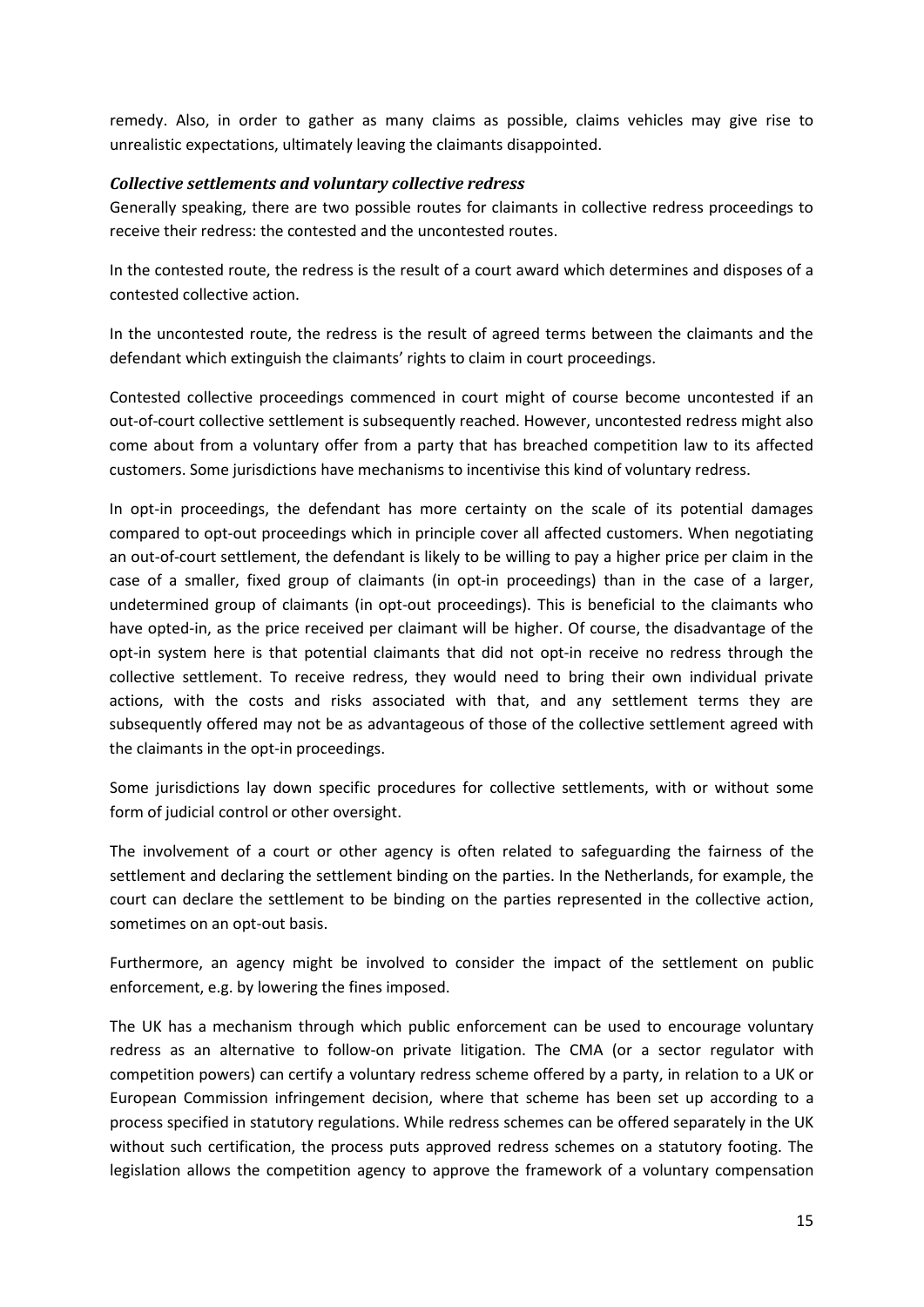scheme (satisfying itself as to its overall fairness, reasonableness and adequacy), while the levels of actual compensation to be offered are determined by an independent board of experts established under the scheme. Where schemes are approved, the UK agency will take into account the voluntary offer of redress when assessing the level of fine for an infringement and would generally expect to offer a reduction in the level of penalty imposed. Such a reduction would likely be up to a maximum of 20 per cent.

# <span id="page-16-0"></span>**3.3. Quantification of harm**

The starting point for calculating damages in cases of competition law infringements is determining the actual harm to the victims and the amount in damages that will make the victim "whole." Calculating damages can be difficult and expensive. It may require intensive fact gathering and/or sophisticated economic analysis. Victims of competition law infringements typically face serious practical challenges in quantifying the harm they suffered. Given the potential difficulties of proving harm from an infringement, most private enforcement regimes take a practical approach to proving harm, in order to avoid placing unduly high burdens or unreasonably exacting standards on claimant seeking to establish their injuries.

Claimants are normally permitted to prove harm using any of several approaches. For example, the European Commission has issued extensive guidance on the quantification of damages in a published "Practical Guide" that is aimed at assisting the judiciary, counsel, and claimants of member states. The comprehensive guidance explains in detail the many different economic and evidentiary approaches and may be used in proving damages. In addition to these non-binding rules, the EU's Damages Directive has stipulated that national courts in the EU must have the power to estimate the amount of the harm.

In the US, claimants must establish that they were injured in their business or property as a direct and proximate result of an antitrust violation. The anticompetitive conduct must be a material and substantial cause of the injury. And the plaintiff is only entitled to damages that it has proven to a jury and that are not based on speculation or guesswork. Like the EU, US law is flexible and it does not prescribe one formula for calculating damages in cases involving competition law infringements. Methodologies for calculating harm in US cases vary widely and depend on such factors as the alleged violation and injury and the data available to the claimant. For example, the "before and after" approach compares a plaintiff's profits, sales, or prices paid during the alleged violation with a period before or after that time period. The "yardstick" approach compares the plaintiff's performance in the affected market with its performance in other markets or with the performance of benchmark firms in markets not affected by the alleged violation. These methodologies normally require access to substantial amounts of data, complex economic analysis, and use of expert witnesses.

Procedural rules can ensure that those harmed by the conduct receive damages, even if the calculation of the exact amount is not possible. For example, some jurisdictions use a presumption of a specific overcharge percentage―for example, Hungary and Latvia use a presumption of 10% overcharge. Also, in jurisdictions where private enforcement is also meant to deter infringements, the laws may provide for a multiplier to the damages award. For example, US claimants generally are entitled to an automatic trebling of their damages unless a defendant has been granted leniency by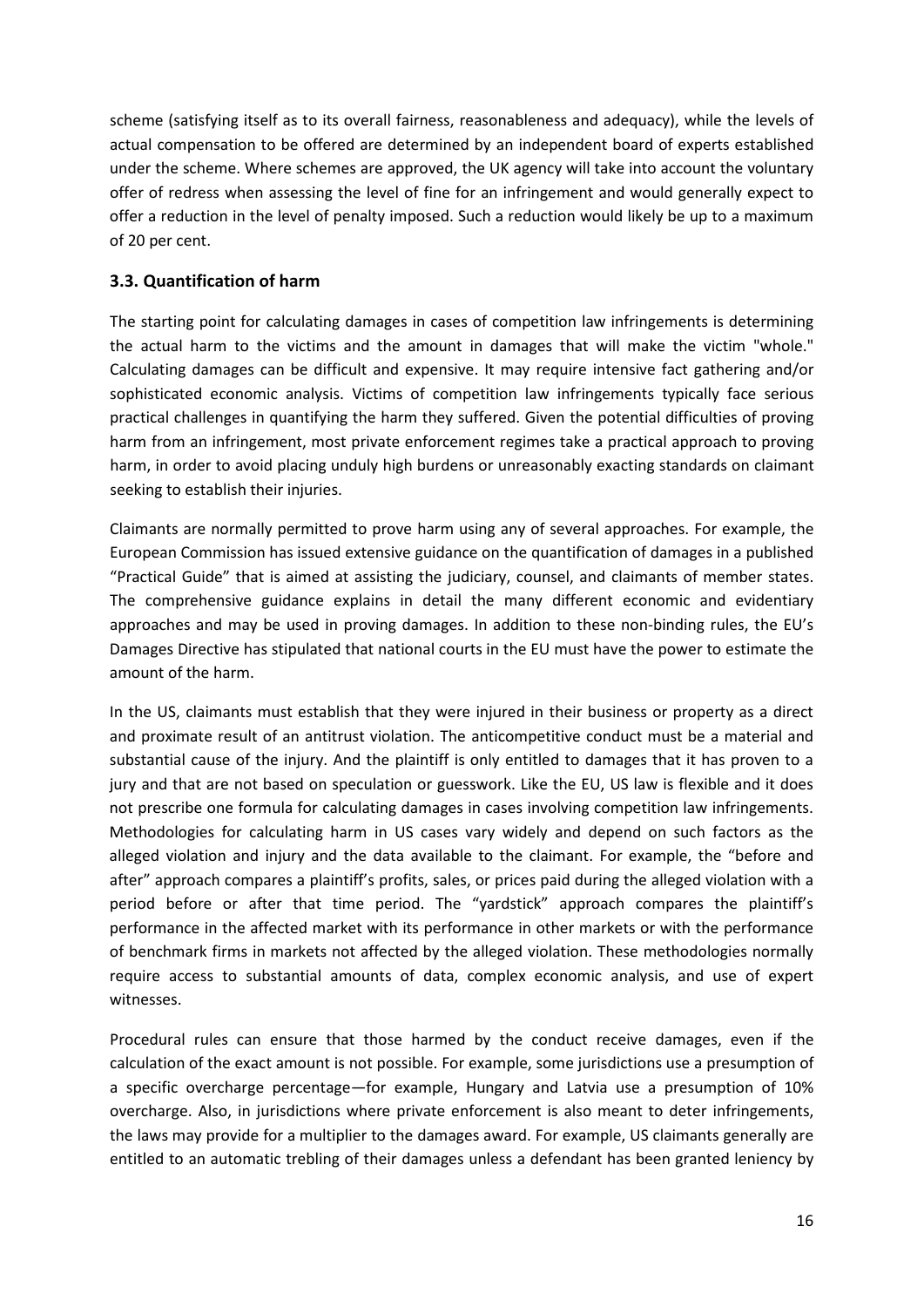the US Department of Justice Antitrust Division. This serves to ensure that victims are fully compensated.

#### <span id="page-17-0"></span>**3.4. Passing on**

When calculating damages and quantifying harm as a result of the price and volume effect, the question arises whether the losses that a cartel victim has passed on to its customers should be taken into account. Generally, the party that is held liable for the cartel damage has an interest in arguing that the claimant has suffered no or less damage because the claimant passed on the price overcharge in whole or in part in the price of its products or services. A passing-on defence may therefore avoid overcompensation of the victim of the cartel who was able to pass on the overcharge to its customers. At the same time, the recognition that the customer of the cartel may have passed on the overcharge to customers lower in the chain raises the question whether these indirect purchasers can claim damages. Indirect customers may have an interest to claim that there was passon by the direct purchasers

The U.S. Supreme Court rejected the passing-on defence at the Federal-level in 1968 in its opinion in *Hanover Shoe Inc*. *v. United Shoe Machinery Co[4](#page-17-1)* This means that direct purchasers can claim the full amount of any proven overcharge from the cartelists, without any reduction for the overcharge which has been passed on to their customers. Likewise, in 1977, the U.S. Supreme Court decided in *Illinois Brick Co. v. Illinois[5](#page-17-2)* that the rule from *Hanover Shoe* should be read to mean that indirect purchasers cannot sue for their damages. Following *Illinois Brick*, however, certain jurisdictions have adopted legislation allowing indirect purchasers to bring damages actions under state antitrust laws. In any trial, these indirect purchasers would have to prove that the overcharge was passed on.

Due in part to inconsistencies between US federal and state law, some U.S. observers have urged reform in this area. As a prominent example, in 2007, the bipartisan Antitrust Modernization Commission recommended that the U.S. Congress overrule *Illinois Brick* and *Hanover Shoe* to allow a more accurate apportionment of damages. A case currently pending before the US Supreme court, namely *Pepper v. Apple*, raised these questions regarding passing-on, as well.

In Canada, the Supreme Court has clarified that plaintiffs may bring damages claims in competition class actions on behalf of both direct and indirect purchasers. This means that separate direct purchaser and indirect purchaser claims are typically not advanced in Canada, in contrast to the US.

The EU legislature has opted for a different model. At the EU-level, the Damages Directive requires that defendants should be able to invoke a passing-on defence in cartel damages actions, by arguing that the claimant - the direct purchaser- passed on the whole or part of the overcharge resulting from the cartel infringement to its own customers - the indirect purchasers. The burden of proving this passing-on rests with the defendant. Unsurprisingly, the indirect purchasers affected can also claim damages. In such cases, the burden of proving the existence and scope of such a passing-on will rest with the indirect purchaser. According to Article 14(2) of the Damages Directive, the indirect purchaser will be deemed to have proven the passing-on where that indirect purchaser has shown that: (a) the defendant has committed an infringement of competition law; (b) the infringement of

<span id="page-17-1"></span> <sup>4</sup> Hanover Shoe Inc. v. United Shoe Machinery Co., 392 U.S. 481 (1968).

<span id="page-17-2"></span><sup>5</sup> Illinois Brick Co. v. Illinois, 431 U.S. 720 (1977).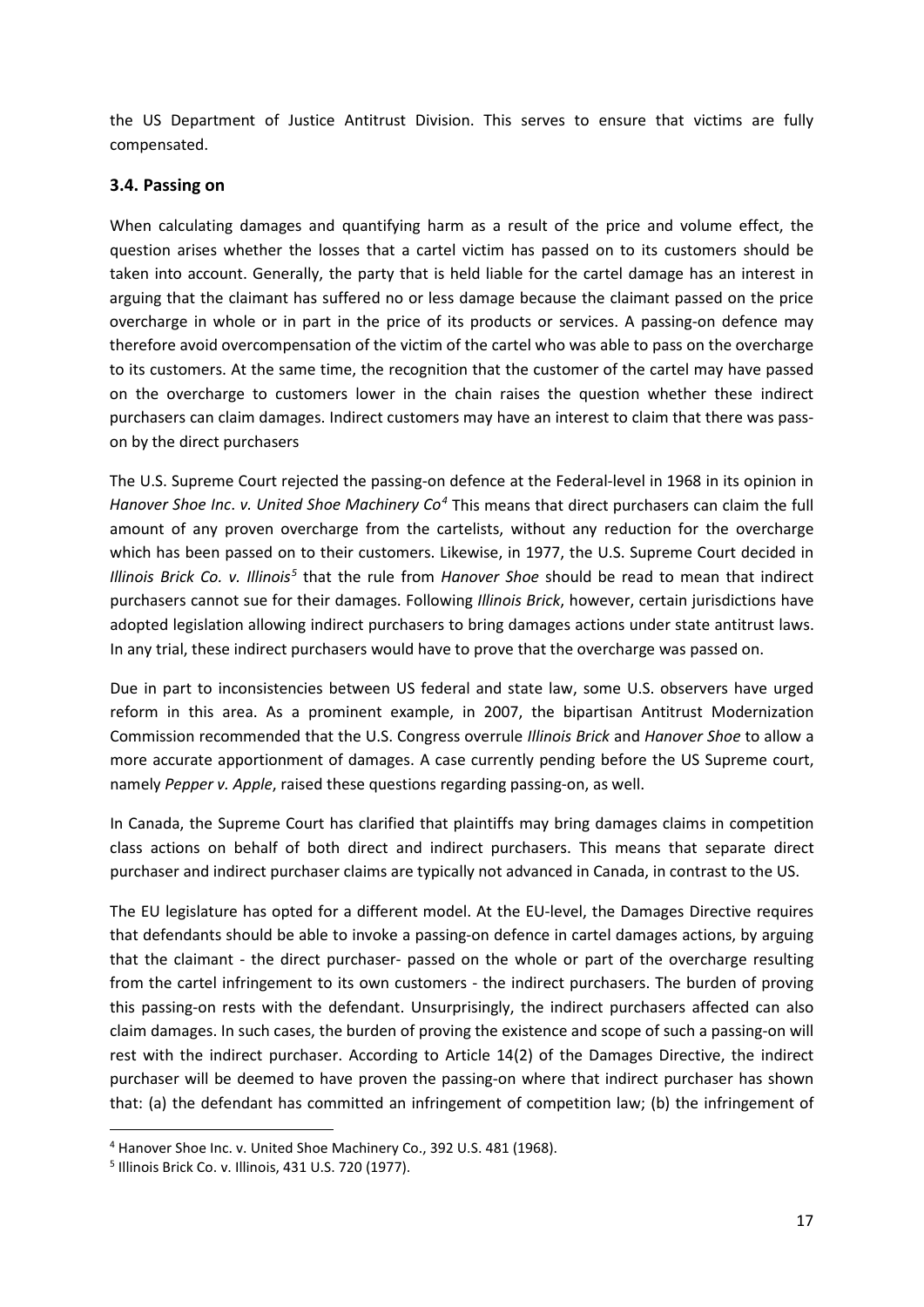competition law has resulted in an overcharge for the direct purchaser of the defendant; and (c) the indirect purchaser has purchased the goods or services that were the object of the infringement of competition law, or has purchased goods or services derived from or containing them.

In July 2018 the European Commission published draft guidelines to assist national courts on how to estimate the share of the overcharge which is passed on to the indirect purchaser. The final text is planned to be adopted in 2019. A study on the passing-on of overcharges, published in October 2016, is the basis for these guidelines. The guidelines will hopefully be welcomed by national courts, considering that the study shows that national courts have had relatively little experience of dealing with pass-on claims. In addition, the study reveals that outcomes have differed across the Member States, not only in regard of how to quantify the share of the passed-on overcharge, but also on the factors to be taken into account when accepting or rejecting the passing-on defence.

Meanwhile, national courts are confronted with the question of how to deal with the passing on defence. Although it is clear that this type of defence is available in most European jurisdictions, there is no full clarity on the circumstances in which it can be invoked. For instance, courts in the Netherlands and the United Kingdom have ruled that passing-on should not be taken into account, where it is considered highly unlikely that indirect customers can successfully claim their damages. These judgments are somewhat controversial in legal systems, which are based on the principle that only actual damages can be claimed and that there should not be overcompensation.

# <span id="page-18-0"></span>**4. Conclusion**

Whereas private enforcement of competition law is possible in nearly all ICN Member States, and whereas it is arguably frequent or increasing in the majority of them, this chapter illustrates that the applicable rules are quite diverse. This diversity stems particularly from the fact that there are different prevailing systems of private enforcement – with different emphases on compensating victims or deterring infringers – and distinct institutional preconditions.

One of the core challenges is to strike the right balance between public and private enforcement of competition law. The protection of leniency programmes is a fundamental principle of private enforcement. In particular, leniency applications have proved to be important tools for competition agencies to detect cartels and follow-on decisions of such agencies may, in turn, help victims of competition law infringements to receive compensation for the harm they have suffered. However, leniency applicants, and especially immunity recipients, may become a preferred target for such victims and therefore they receive protection in a number of ICN Member States. Important examples in that respect are limitations to the disclosure of leniency statements and the liability of leniency recipients.

Based on the experiences in many jurisdictions, it may be particularly challenging to transform the general possibility of recovery following a competition law infringement into an effective right to compensation. To address the challenges that victims typically face in actions against infringers, ICN Member States, with more established competition law redress mechanisms, have quite diverse sets of rules in place. Clearly, the rules and methods on issues such as the quantification of harm seem to be more universally applicable than those relating to collective redress models. However, there is no "one size fits all" set of detailed rules, which this chapter could propose. Rather, it sets out core challenges and fundamental principles. The intention is that these insights form a valuable input for